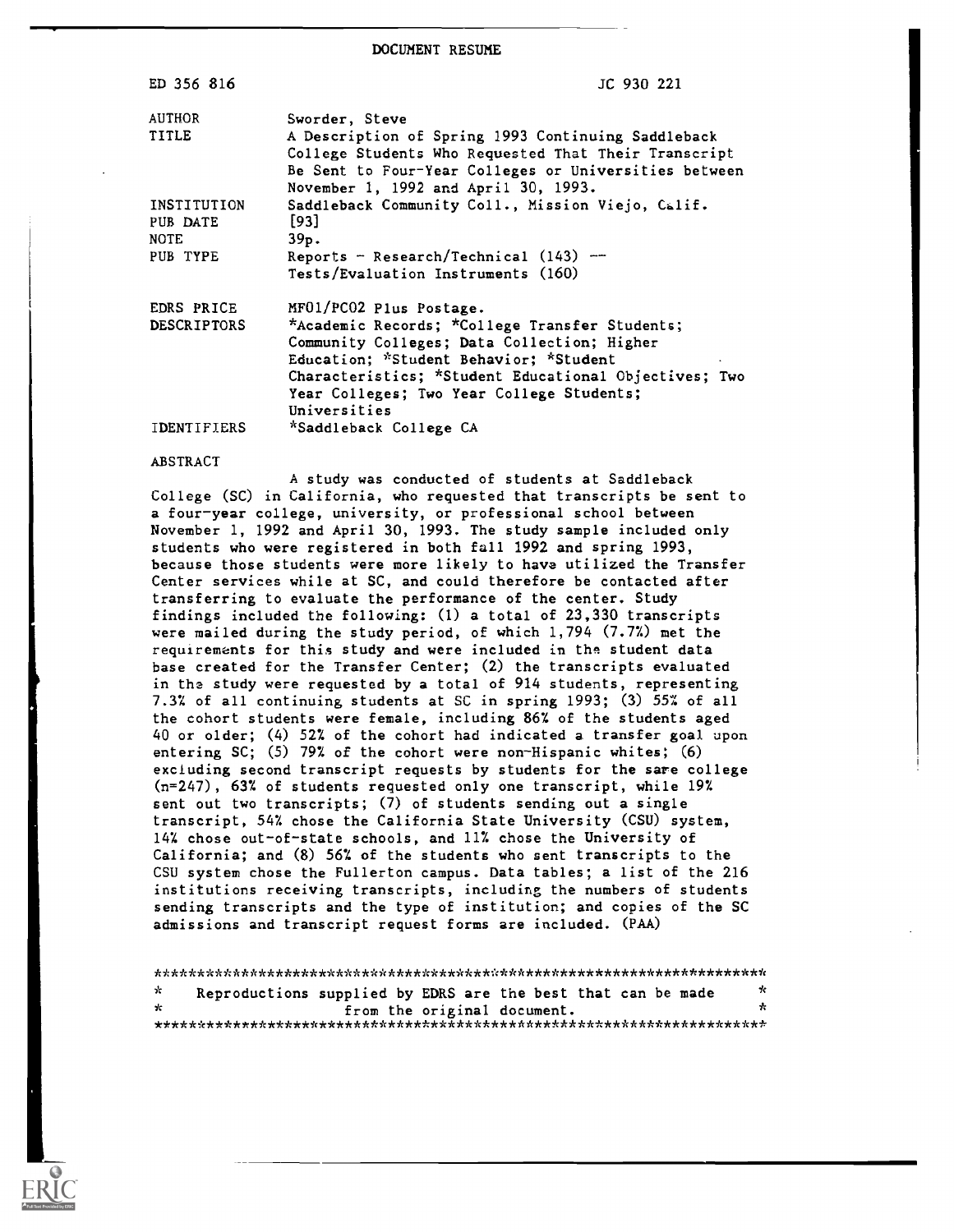$\sqrt{2}$ 

Description of Spring 1993 Continuing Saddleback College Students Who Requested that their Transcript be sent to Four-Year Colleges or Universities between November 1, 1992 and April 30, 1993

by

Steve Sworder

Mathematics Department

Saddleback College Mission Viejo, California

U.S. DEPARTMENT OF EDUCATION<br>Office of Educational Research and Improvement FDUCATIONAL RESOURCES INFORMATION<br>CENTER (ERIG)

. This document has been reproduced as<br>- received tron' the person or nrganization<br>coriginating it

Minor changes have been made to improve.

Points of view or up;nions stated in this docu<br>ment ido, not inecessacily represent iofficial<br>OE RI positicin ni Policy

"PERMISSION TO REPRODUCE THIS MATERIAL HAS BEEN GRANTED BY S. Sworder

TO THE EDUCATIONAL RESOURCES INFORMATION CENTER (ERIC)

JC930221

 $\tilde{z}$ 

BEST COPY AVAILABLE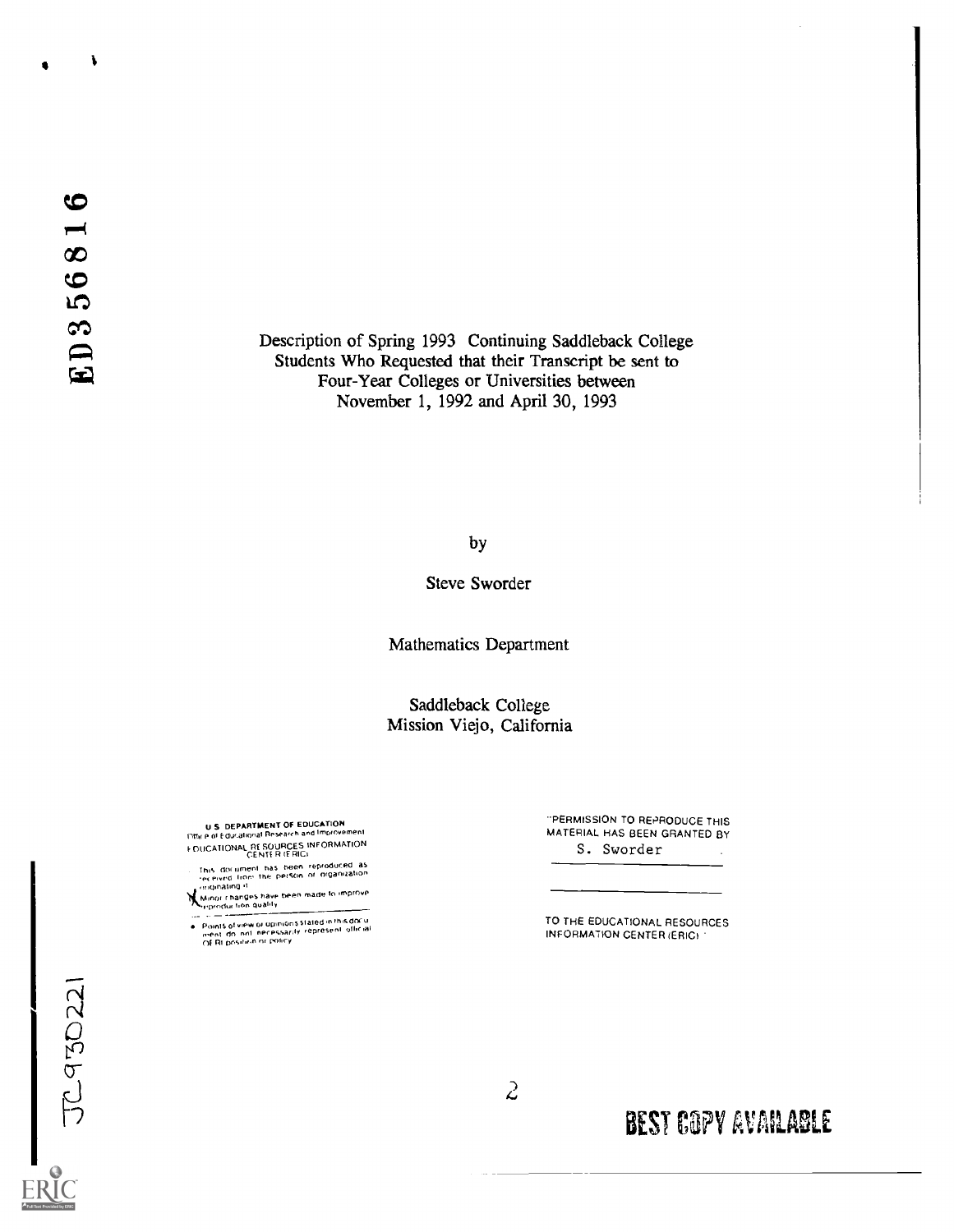A Description of Spring 1993 Continuing Saddleback College Students Who Requested that their Transcript be sent to Four-Year Colleges or Universities between November 1, 1992 and April 30, 1993

by

## Steve Sworder Mathematics Department Saddleback College

### Introduction

As a means of estimating the size of the group of Saddleback College students interested in transferring to a four-year college, university, or professional school for the Fall, 1993 term a research project was initiated by the Coordinator of the Transfer Center which had the support of both the Dean of Counseling and Special Programs and the Dean of Admissions, Records and Outreach. The data collection technique chosen for this task required the researcher to read each completed transcript request form submitted to the Office of Admissions and Records between November 1, 1992 and April 30. 1993. This request form identified the student and the destination of the transcript. Those transcript requests submitted by students who were registered at Saddleback College for both the Fall, 1992 and Spring, 1993 terms and that were destined for a four-year college, university, or professional school were selected for tabulation. Because the Coordinator of the Transfer Center would like to develop a follow-up evaluation component in the near future for the Center's activities, she asked that these selected transcript requests also be used to create a data base that included the identity of these students and the institutions to which they were interested in transferring.

While the design and goals of this project were straight forward, the quantity of data that had to be reviewed was enormous. Consequently, it was



Ü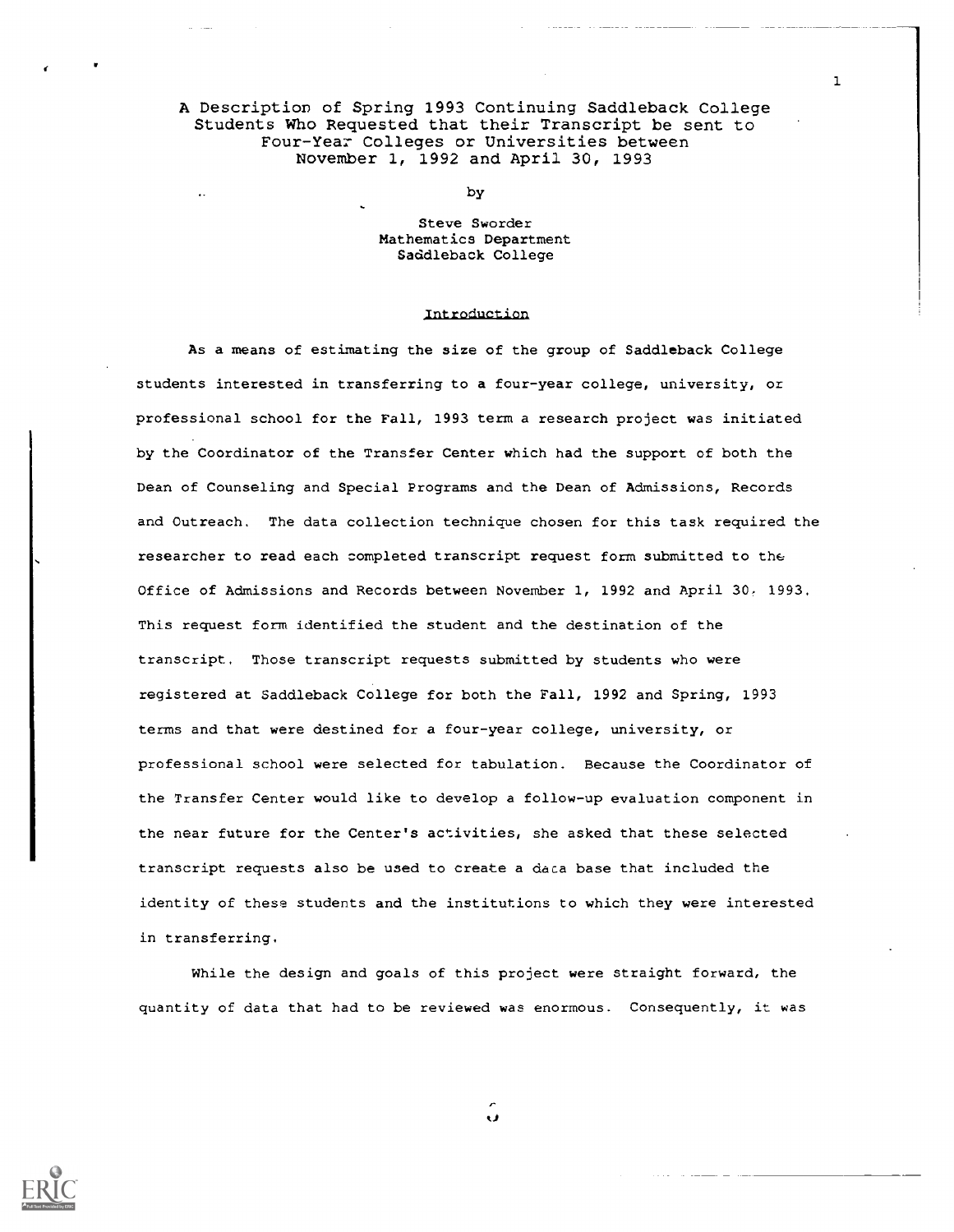possible to complete the required tasks only because of the care and skill with which the original transcript requests had been organized and filed by Ms. Carolyn Slimmer, Admissions and Records Specialist II. It is with a great deal of gratitude that the researcher acknowledges her daily assistance with this project over the many months it lasted and without whose help the project could not have been attempted.

#### procedure

The request form for each Saddleback College transcript mailed between November 1, 1992 and April 30, 1993 was located and reviewed. If the transcript was sent to a four-year college, university, or professional school and the student was enrolled in the Saddleback Community College District for both the Fall, 1992 and Spring, 1993 semesters the information on the transcript request form was recorded and placed in a developing student data base using Excel and a Macintosh IIsi.

The study was limited \*o students who were enrolled both terms of the 1992-1993 academic year, because a major purpose of this project was to provide a list of students who were likely to be interested in transferring for the Fall, 1993 term and who could later be contacted by the Transfer Center staff to evaluate the performance of the Center. By their presence on campus for the 1992-1993 academic year, the students selected were the ones most likely to have taken advantage of the Center's services and were in the best position to evaluate these services.

It is quite likely that more students were interested in transferring from Saddleback College to four-year colleges and universities for the Fall, 1993 term than are reflected in the tabulations presented below. For example a student who finished her transfer requirements during the Fall, 1992 term and did not enroll at Saddleback for the Spring, 1993 term would not be

2

't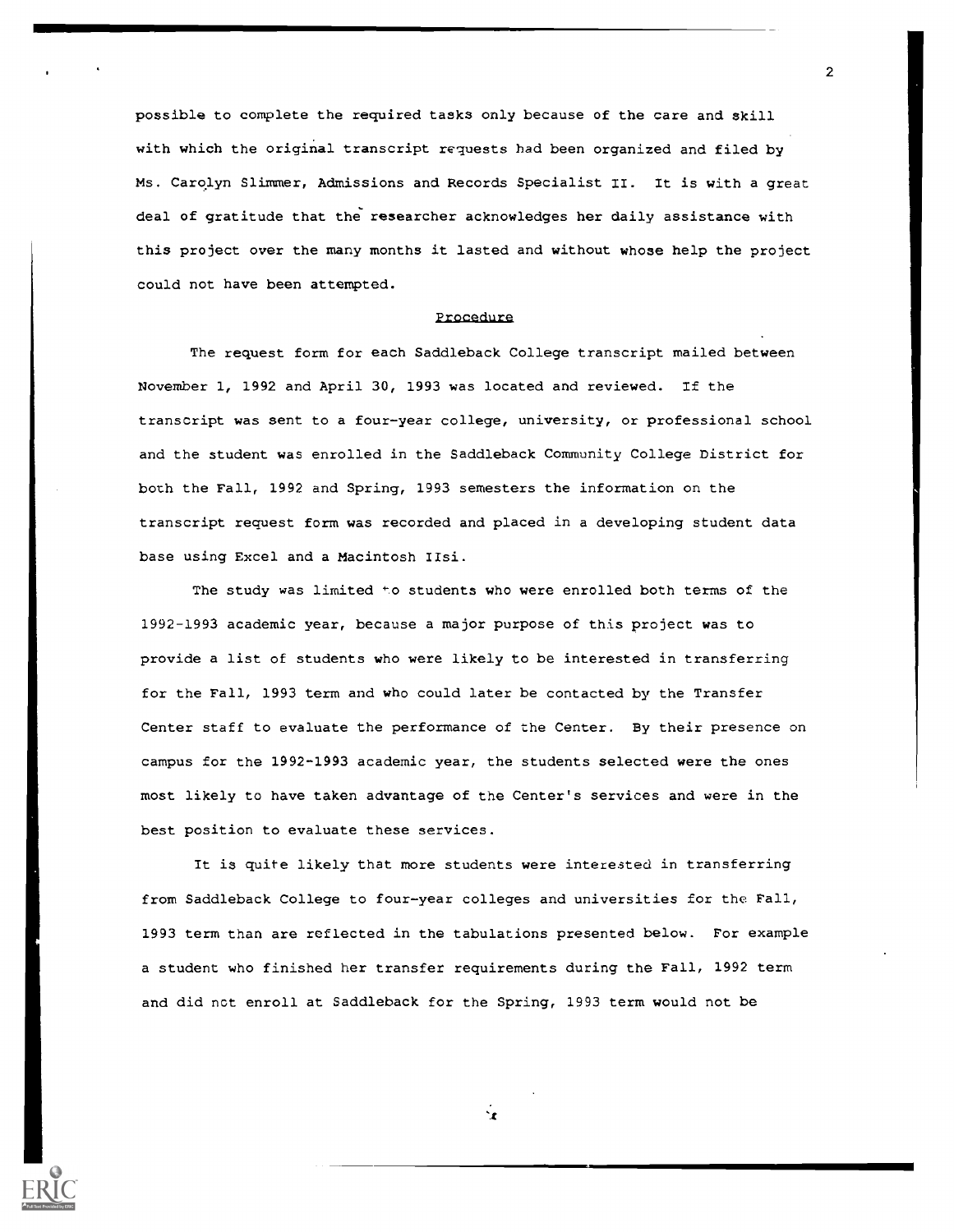included in this study, even though she was just raiting to transfer in Fall, 1993. Similarly a student who stopped out for the Fall, 1992 semester but returned and completed his transfer requirements during the Spring, 1993 term would not be included in this study. While it may seem a simple matter to include these students, doing so would greatly increase the uncertainty as to the transfer intent of the resulting group of students. For example, a student enrolled in the Fall, 1992 term who did not return for the Spring, 1993 term may have already transferred for the Spring Semester or Winter Quarter and thus should not be part of a Fall, 1993 transfer cohort. A student enrolled in Spring, 1993 term but not the previous Fall may have already transferred but returned to Saddleback College to clear a course deficiency for the four-year college or university at which she was currently enrolled.

#### Results

The total number of transcripts mailed out by the Saddleback College Office of Admissions and Records during the period of the study, November 1, 1992 through April 30, 1993, was 23,330. Of these transcripts 1,794 met the requirements for this study and were included in the student data base created for the Transfer Center. The number of transcripts sent out and those selected for the study for each of the six months of the project are shown in the table below:

| Month            | Total Transcripts<br>Mailed | Transcripts<br>Selected for this<br>Study | Percent of Total<br>Transcripts<br>Selected |
|------------------|-----------------------------|-------------------------------------------|---------------------------------------------|
| November, 1992   | 3,281                       | 174                                       | 5.3%                                        |
| December, 1992   | 2,598                       | 128                                       | 4.9%                                        |
| 1993<br>January, | 6,326                       | 464                                       | 7.3%                                        |
| February, 1993   | 5,220                       | 600                                       | 11.5%                                       |
| 1993<br>March,   | 3,400                       | 275                                       | B.1%                                        |
| April,<br>1993   | 2,505                       | 153                                       | 6.1%                                        |
| Total            | 23,330                      | 1794                                      | 7.7%                                        |

 $\widetilde{\omega}$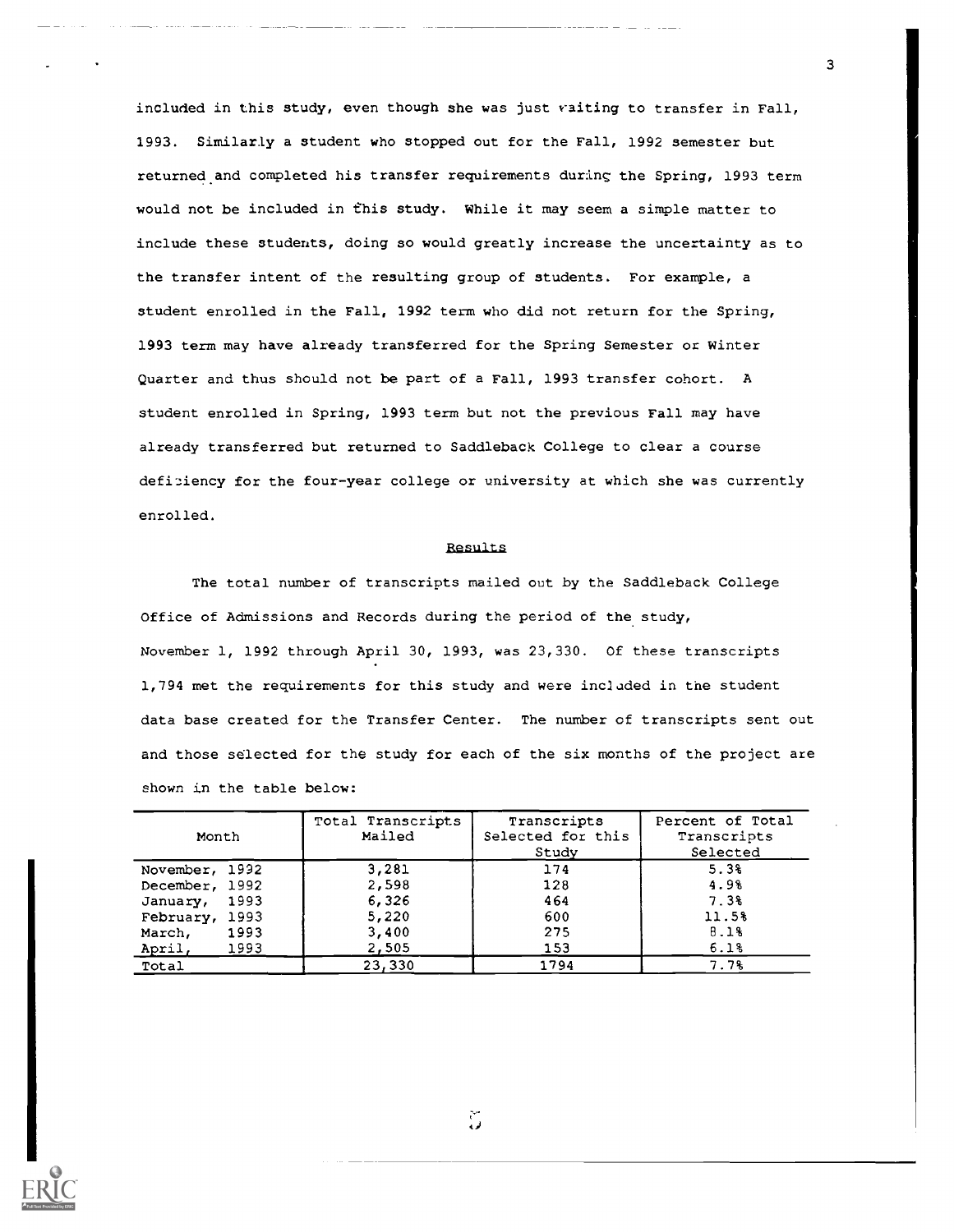The large jump in transcript requests in January and February was undoubtedly due to the fact that Fall, 1992 grades were posted on each student's transcripts on January 25, 1993. Many students had previously submitted a transcript request form, but had asked that their transcript nct be mailed until Fall grades were shown. These transcripts then went out beginning January 25, 1993. Other students waited until after this date to submit their transcript requests. These startec going out at the end of January and continued through February.

4

Of the 1794 transcripts that were included in this study, 247 were sent to the same schools by the same individuals. These duplications were probably due in some cases to the colleges requesting a copy of a transcript with Fall, 1992 grades posted after an earlier copy had already been received. For other students it is possible that the original transcript was misplaced by the receiving school and another copy was requested. There are undoubtedly many reasons for the repeated transcript requests. The total number of distinct transcript requests sent to different schools by different students was 1547 or 86 percent of the transcripts included in this study.

The transcripts request forms selected for this study were completed by 914 students. Since the total number of students enrolled in credit instruction at Saddleback College for both Fall, 1992 and Spring, 1993 was 12,564; the Spring, 1993 continuing students who requested that transcripts be sent to four-year colleges or universities represented 7.3 percent of the continuing students at Saddleback College. This group contained 502 female students (55 percent) and 412 male students (45 percent).

The distribution of ages (as of September 1, 1992; essentially the beginning of the Fall, 1992 term) of the students in the data base is shown in the figure below:

Ü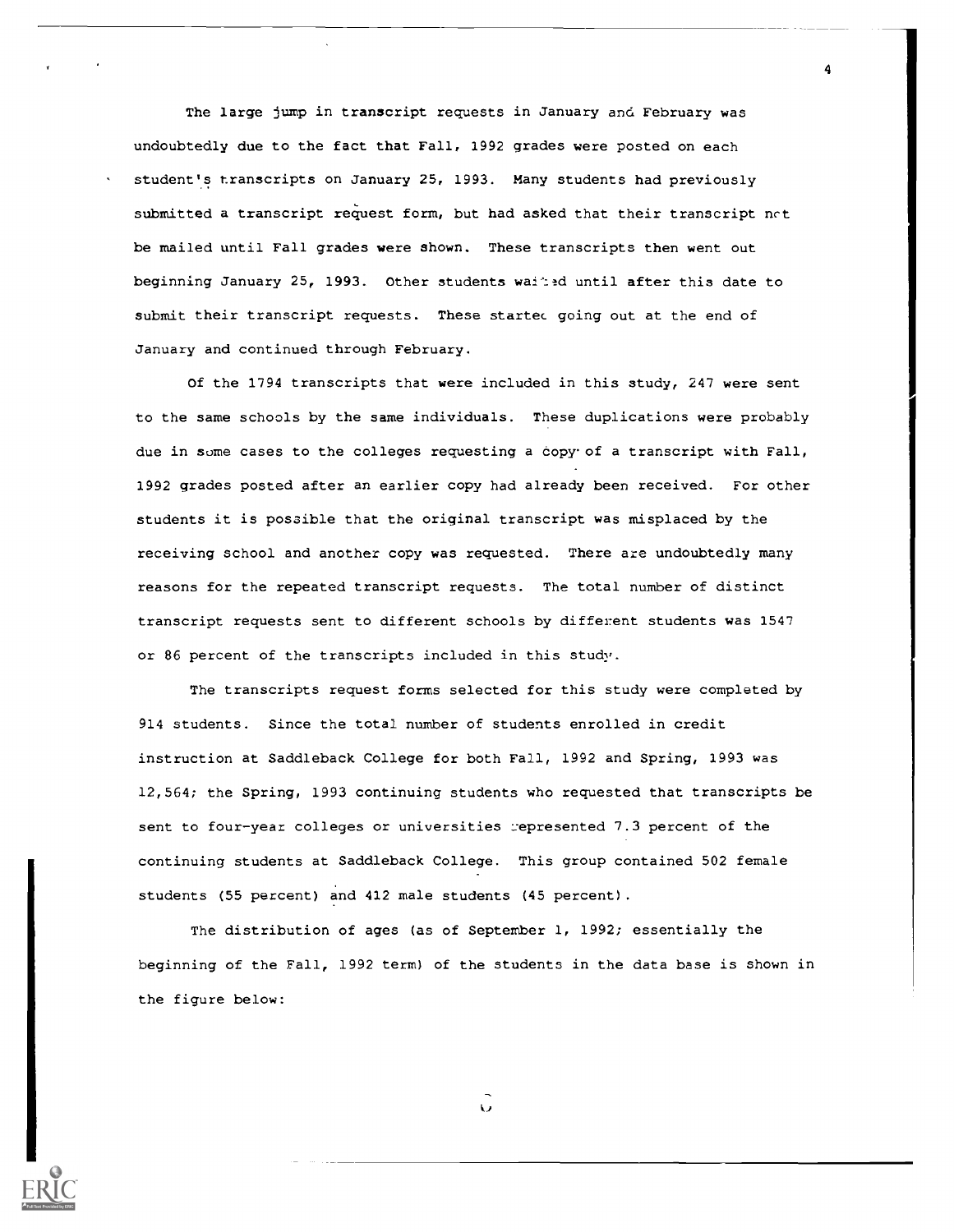

The average age of the female students in the data base was 24 while that of the males was 22. Looking only at the two most frequent ages, 19 and 20, the female (51%) and male (49%) students were almost equally represented. The group of 133 students who were 30 or older is 71 percent female. The group of 50 students who were 40 or older is 86 percent female.

when students first applied to Saddleback College they completed an application and were asked to state their educational goal. Slightly over half (52 percent) of the students selected for this data base indicated that their main educational goal was to obtain a bachelor's degree. The complete distribution of responses the students gave when asked to describe their main educat!onal goal is shown in the table below: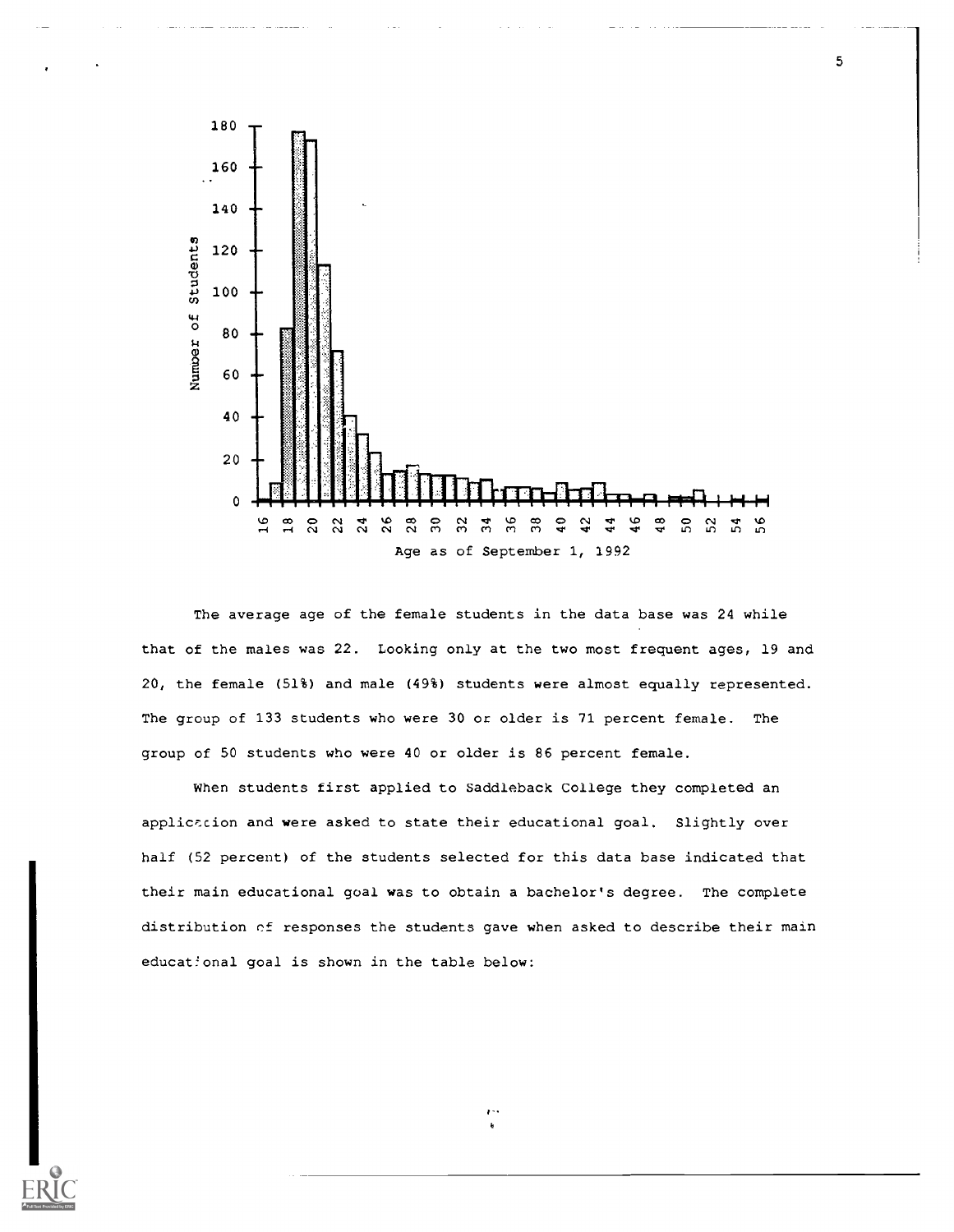| Main Educational Goal                                                      | Number of<br><b>Students</b> | Percent of Total<br>Number of<br>Students |
|----------------------------------------------------------------------------|------------------------------|-------------------------------------------|
| Obtain a Bachelor's degree after completing<br>an Associate's Degree       | 306                          | 33%                                       |
| No Response                                                                | 189                          | 21%                                       |
| Obtain a Bachelor's degree without completing<br>an Associate's degree     | 169                          | 18%                                       |
| Undecided on goal                                                          | 118.                         | $13\%$                                    |
| Obtain a vocational certificate and transfer                               | 44                           | 5%                                        |
| Prepare for a new career (acquire new job<br>skills)                       | $22 \overline{ }$            | 2%                                        |
| Personal development (intellectual, cultural)                              | 22                           | 2%                                        |
| Discover/develop career interest, educational<br>plans and goals           | 11                           | $1\,$                                     |
| Obtain a two-year Associate's<br>degree (vocational) without transfer      | 11                           | $1\,$                                     |
| Advance in current job/career (update job<br>skills)                       | 10                           | 1%                                        |
| Obtain a two-year Associate's degree (non-<br>vocational) without transfer | 5                            | less than 1%                              |
| Maintain license (e.g. nursing, real estate)                               | 5                            | less than 1%                              |
| Obtain a vocational certificate without<br>transfer                        | $\mathfrak{L}$               | less than 1%                              |
| Improve basic skills in English, reading or<br>mathematics                 | $\mathbf{1}$                 | less than 1%                              |

The ethnicity of the 914 students selected for the data base is predominantly (79 percent) white, non-Hispanic. The complete ethnic distribution of these students is shown in the following table.

6

÷,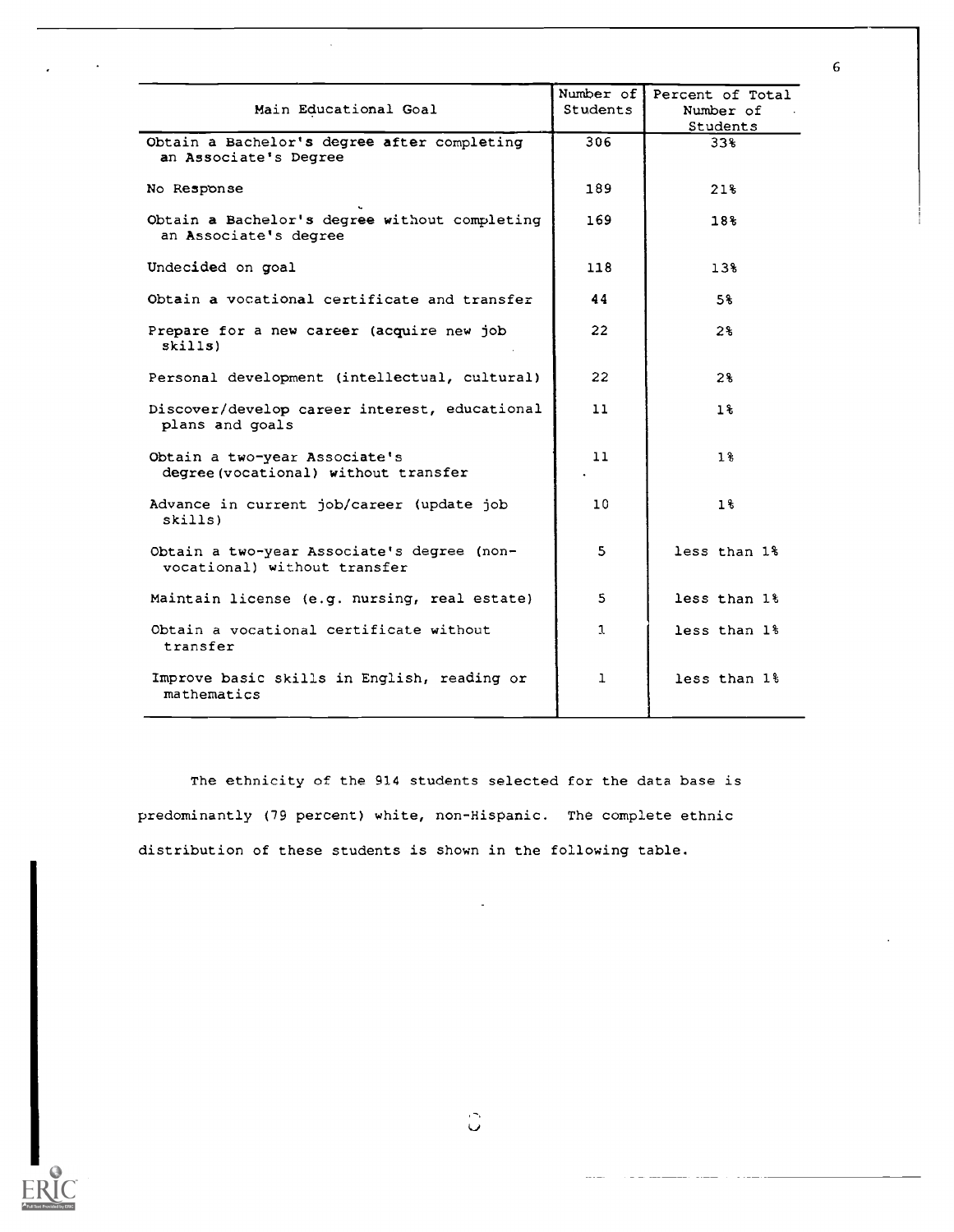| Ethnicity                          | Number of |
|------------------------------------|-----------|
|                                    | Students  |
| White, Non-Hispanic                | 723       |
| Other Asian                        | 79        |
| Other Hispanic                     | 45        |
| Decline to State                   | 14        |
| American Indian, Alaskan Native    | 9         |
| No Response                        | 7         |
| Chinese                            |           |
| Mexican, Chicano, Mexican-American | 5         |
| Middle Eastern                     | 5         |
| Other Non-white                    | 5         |
| Black, African-American            | 4         |
| Vietnamese                         | 3         |
| Filipino                           | 2         |
| Korean                             | 2         |
| South American                     | 2         |
| Central American                   |           |
| Pacific Islander: Hawaiian         |           |

As noted above, a total of 1547 distinct (i.e. after repeated requests had been deleted) transcripts were sent out by the 914 students in the data base. Nearly two-thirds of this group sent out only one transcript, while nearly twenty percent sent out exactly twc. In the table below is shown the number of students who sent exactly one transcript, the number who sent out exactly two transcripts, and so on.

| Number of Schools to<br>which transcripts were<br>sent | Number of<br>Students | Percent of<br>Total Number<br>of Students |
|--------------------------------------------------------|-----------------------|-------------------------------------------|
|                                                        | 577                   | 63%                                       |
|                                                        | 171                   | 19%                                       |
| 3                                                      | 92                    | 10%                                       |
| 4                                                      | 38                    | 48                                        |
| 5                                                      | 23                    | 3%                                        |
| 6                                                      | 8                     | $1\%$                                     |
|                                                        | 3                     | Less than 1%                              |
| 8                                                      |                       | Less than 1%                              |
| 9                                                      |                       | 0%                                        |
| 10                                                     |                       | 0%                                        |
| 11                                                     |                       | 0%                                        |
| 12                                                     |                       | Less than 1%                              |

Of the 577 students who sent out a single transcript to a college or university, most (54 percent) chose a branch of the California State University (CSU) System. while seven percent chose one of the two California



 $\hat{U}$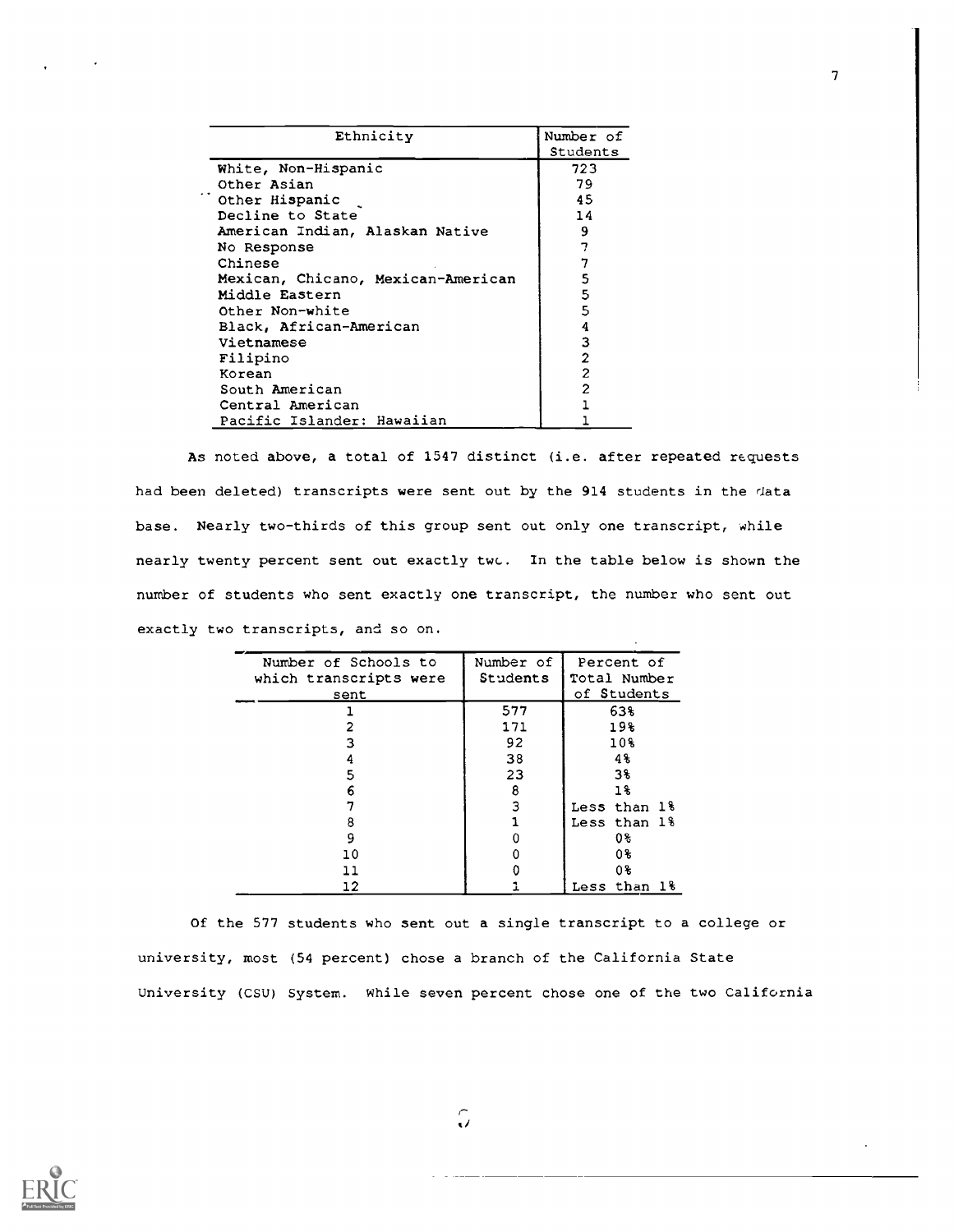Polytechnic State Universities (Cal Poly), the remaining students were fairly evenly divided between branches of the University of California (UC) (11 percent), private colleges in California (14 percent), and colleges located out of California (14 percent).

8

For those 314 students who selected a branch of CSU as the destination of their single transcript request, not surprisingly CSU-Fullerton was the most popular. It was chosen by 175 students or 56 percent of this group. CSU-Long Beach ran a distance second with 44 students and CSU-San Marcos third with thirty students.

The 41 students who decided to direct their single transcript request to Cal Poly divided themselves into two nearly equal groups by their choice of campus. Twenty-one students chose Cal Poly-Pomona and twenty had their transcript sent to Cal Poly-San Luis Obispo.

For those 65 students who sent their single transcript to a campus of UC the most frequently selected was UC-Irvine with 55 percent of this group. UC-San Diego followed with 17 percent of these students.

For those 79 students who sent their single transcript to a private college or university located in California, 22 percent were directed to the University of Southern California. Chapman University was second most popular and was selected by 10 percent of these students.

For those 78 students who sent their single transcript to a college located outside of California there was no consensus choice. While 6 students chose the University of Arizona; Arizona State University, Northern Arizona University, and Brigham Young University were each selected by four students.

It was interesting to compare certain demographic characteristics of the students who sent out their single transcript to the most popular branch of UC: Irvine, and those students who sent out a single transcript request to the

 $1\,$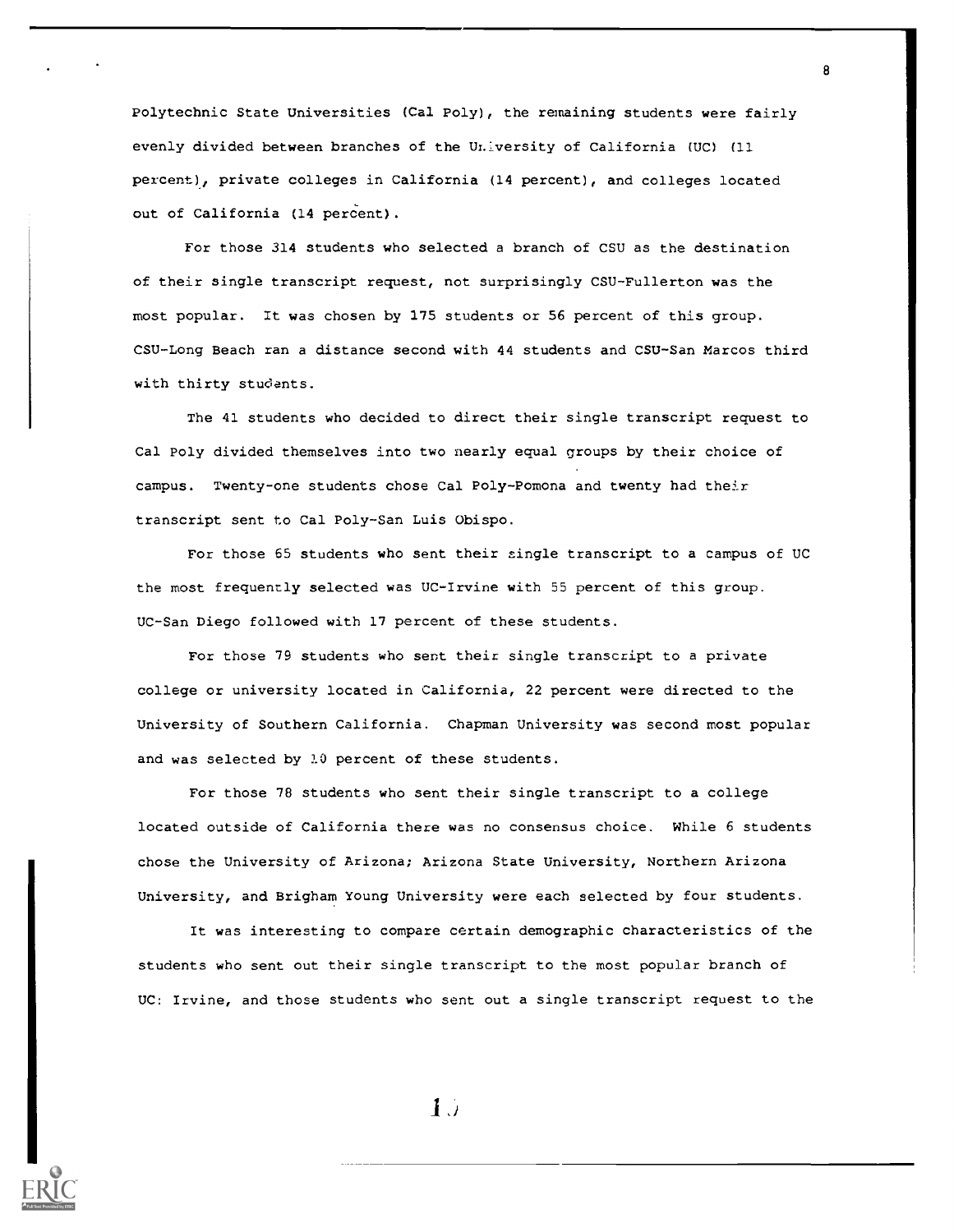most popular branch of CSU: Fullerton. Of the 175 students who sent their single transcript to CSU-Fullerton, 68 percent were female. The average age of these female students was 28 and the average age of the male students was 25. Of the 36 students who sent their single transcript to UC-Irvine, 61 percent were female. The average age of the female students was 27 and the average age of the male students was 30. Thus while the distribution of female and male students was fairly similar, and the female students interested in UC-Irvine were slightly younger than those who sent their transcript to CSU-Fullerton, the male students applying to UC-Irvine tended to be five years older than those seeking admission to CSU-Fullerton.

9

For the purpose of analysis the institutions to which transcripts were sent were divided in to five categories: CSU, Cal Poly, UC, Private in California, Out of California. If we look at all 914 students in the data base we find that 82 percent sent transcripts to only one of these five basic categories of institutions. The distribution of these 745 students among the five ategories is shown in the table below.

| Category of Institution    | Number<br>оf<br>Students |
|----------------------------|--------------------------|
| CSU only                   | 404                      |
| Out of California only     | 119                      |
| UC only                    | 96                       |
| Private in California only | 83                       |
| Cal Poly only              | 43                       |

Another 140 (15 percent) of the 914 students in the data base sent transcripts to exactly two of these categories. The most popular choice was the pair: UC and CSU. While forty students selected this option, another 31 sent transcripts only to branches of CSU and to colleges located out of

 $1.1$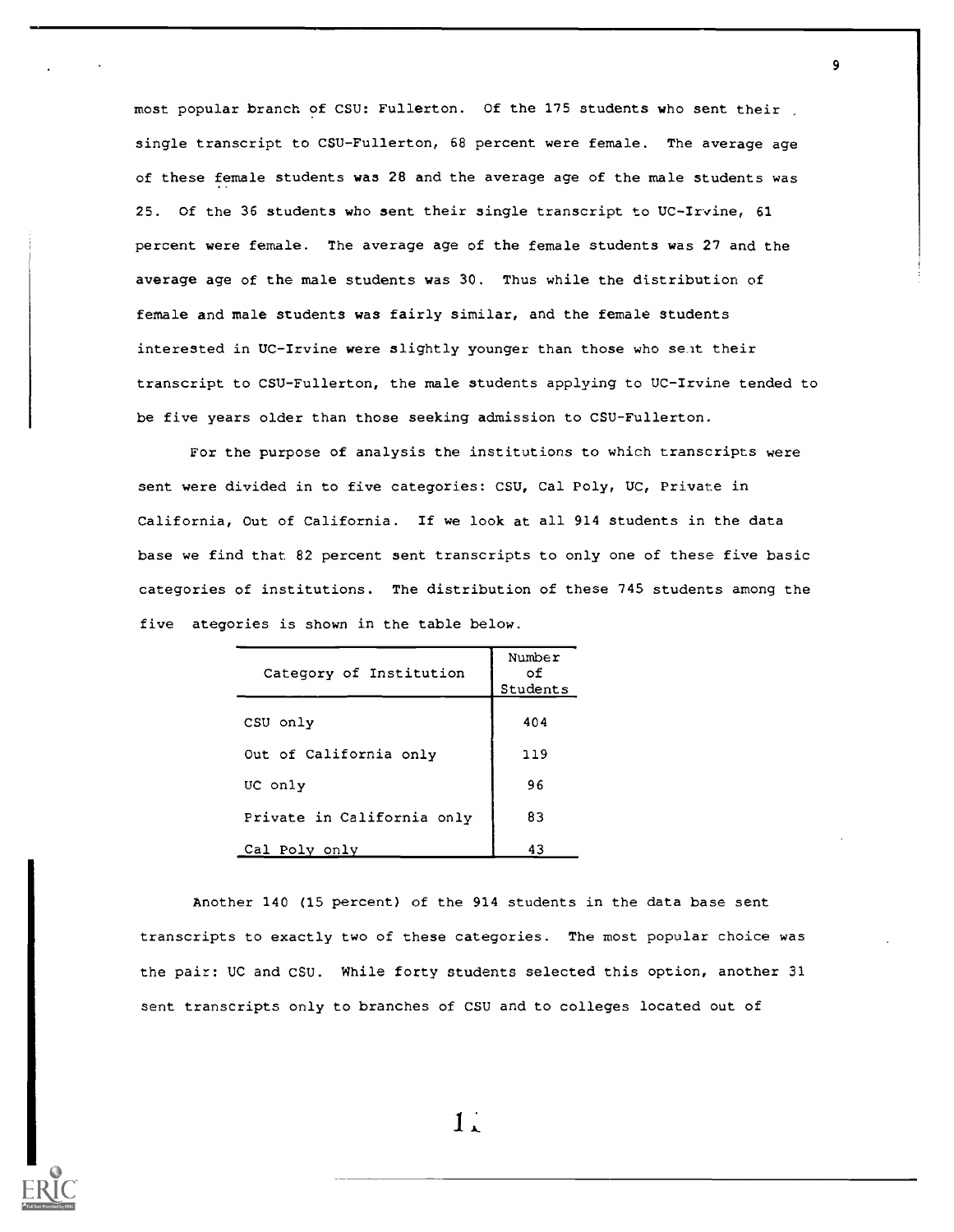| Categories of Institutions                       | Number of<br>Students |
|--------------------------------------------------|-----------------------|
| CSU and UC only                                  | 40                    |
| CSU and Out of California only                   | 31                    |
| CSU and Cal Poly only                            | 17                    |
| CSU and Private in California only               | 12                    |
| Private in California and Out of California only | $12 \overline{ }$     |
| UC and Out of California only                    | 11                    |
| UC and Private in California only                | 7                     |
| UC and Cal Poly only                             | 5                     |
| Cal Poly and Out of California only              | 4                     |
| Cal Poly and Private in California only          |                       |

California. The complete distribution of the number of transcripts sent only to pairs of categories of institutions is shown in the table below.

Twenty-four students sent transcripts to exactly three of these college categories. The students were dispersed fairly evenly over the various possible combinations. The most frequent, with six students, was the mix of UC, CSU, and Cal Poly. The complete distribution of those who selected exactly three categories is shown in the table below.

| Categories of Institutions                             | Number of<br>Students |
|--------------------------------------------------------|-----------------------|
| UC, CSU, and Cal Poly only                             | 6                     |
| UC, CSU, and Out of California only                    | 5                     |
| UC, CSU, and Private in California only                | 4                     |
| CSU, Cal Poly, and Private in California only          | 3                     |
| CSU, Cal Poly, and Out of California only              | 3                     |
| CSU, Private in California, and Out of California only | 2                     |
| UC, Cal Poly, and Out of California only               |                       |

10

 $1<sub>1</sub>$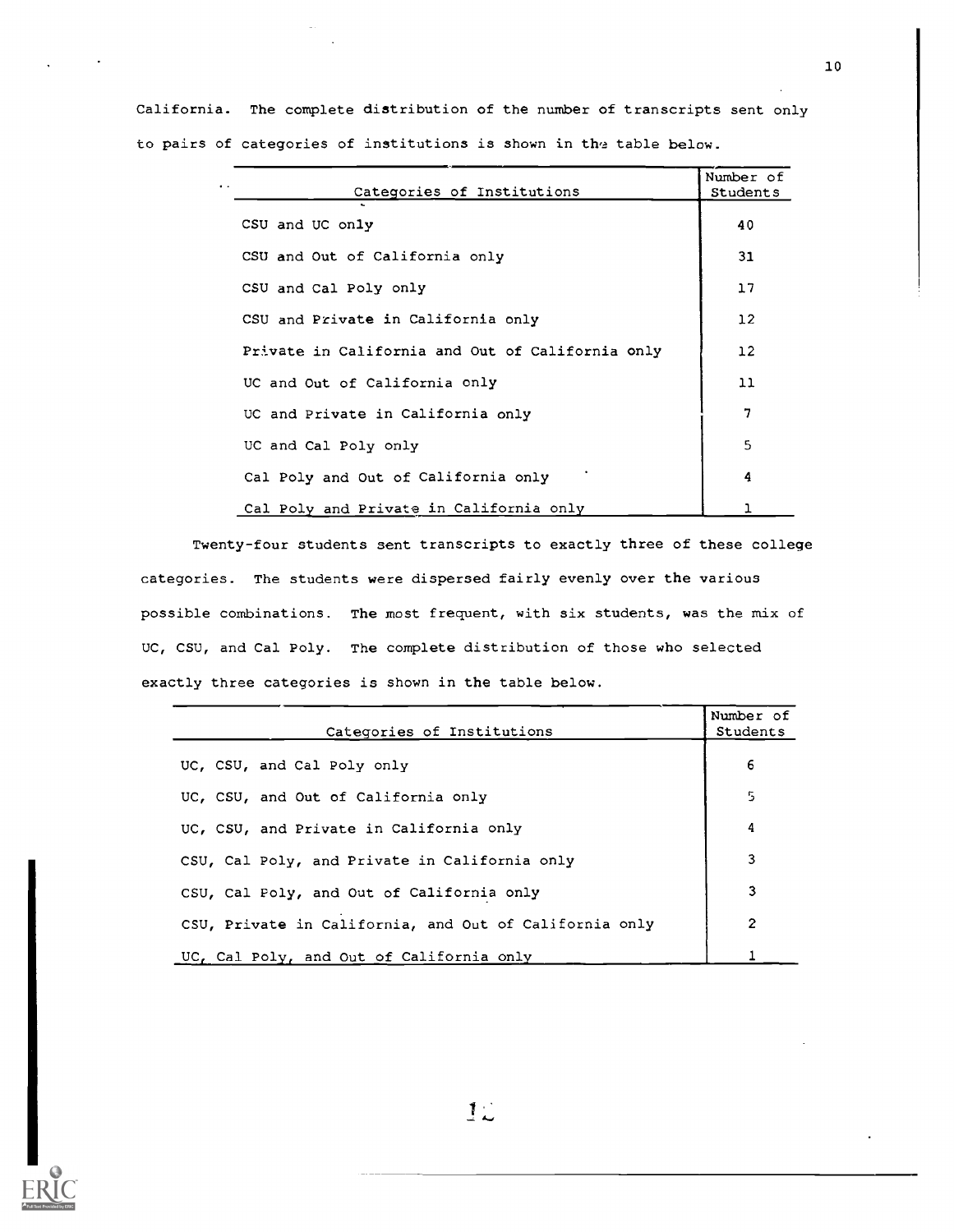Five students sent transcripts to schools in four different categories. One student sent transcripts to UC, CSU, Cal Poly, and to colleges out of California. Four students sent transcripts to UC, CSU, private colleges in California, and colleges out of California.

Looking back at the entire group of 914 students in the data base, over half sent at least one transcript to a college in the CSU system. More students sent transcripts to colleges out of California than sent them to branches of the University of California. The number of students who sent transcripts to each of the five categories of institutions is shown in the table below:

| Category of Institution | Number of<br>Students | Percent of the Total<br>Number of Students |
|-------------------------|-----------------------|--------------------------------------------|
| CSU                     | 531                   | 58%                                        |
| Out of California       | 193                   | 21%                                        |
| UC.                     | 180                   | 20%                                        |
| Private in California   | 128                   | 14%                                        |
| Cal Poly                | 124                   | $14\%$                                     |

The complete list of 216 colleges/campuses to which students in this data base sent transcripts is included in the following table along with an indication of the number of students who sent transcripts to each of these schools.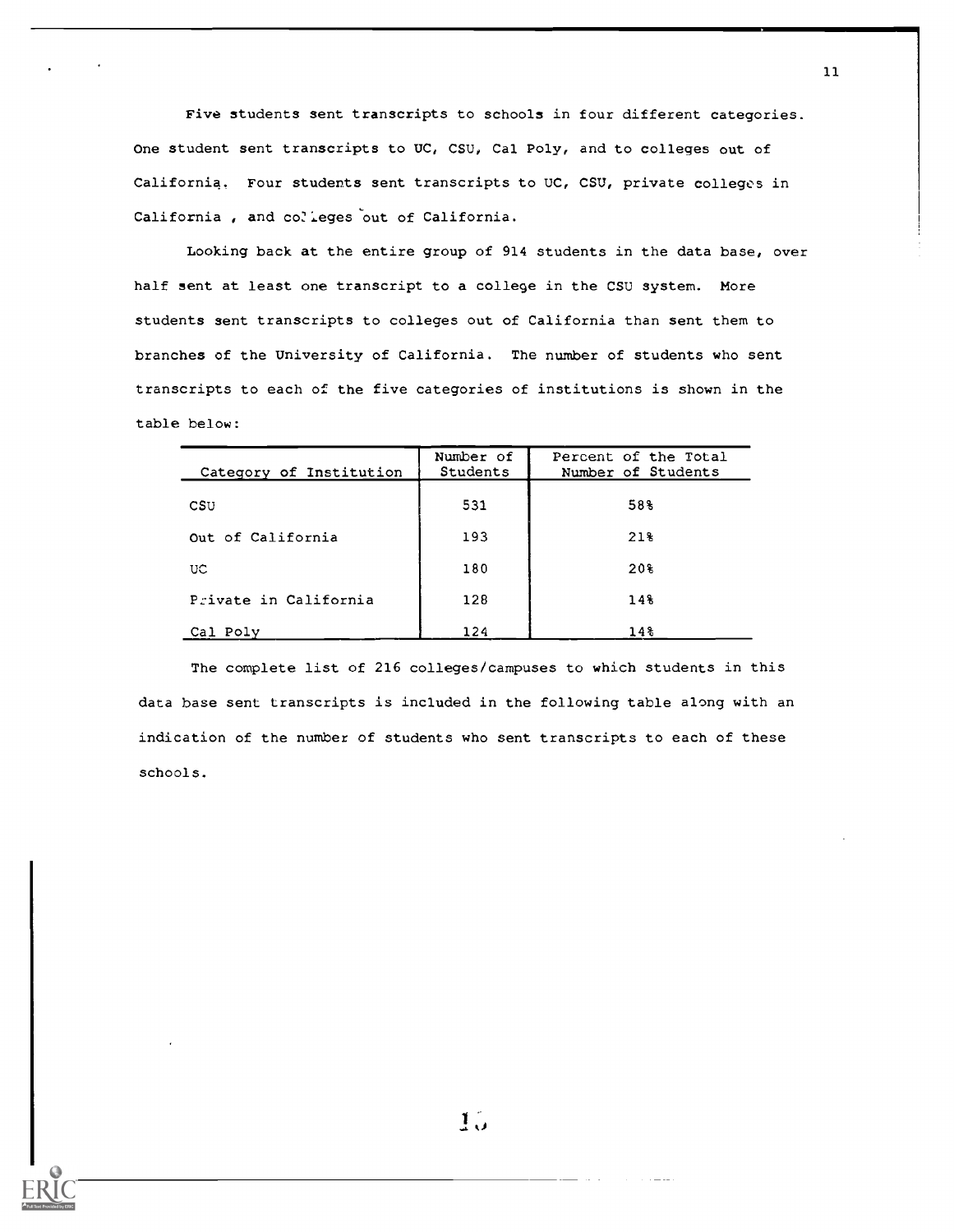# COLLEGES AND UNIVERSITIES TO WHICH STUDENTS SENT TRANSCRIPTS

In the table below are shown the colleges and universities to which students in the data base sent transcripts. The colleges are identified as belonging to one of the following categories: a membar of the California State University System (CSU), a branch of the University of California (UC), one of the two California Polytechnic State Universities (Cal Poly), a publicly supported college, a privately supported college. In addition, the number of students who sent transcripts to each of these colleges is shown in the first column.

| Students | Category   | Number of College College, University or Professional School                                                                  |
|----------|------------|-------------------------------------------------------------------------------------------------------------------------------|
| 269      | CSU        | California State University, Fullerton<br>800 N. State College Blvd.<br>P.O. Box 34080<br>Fullerton, California<br>92634-9480 |
| 127      | CSU        | California State University, Long Beach<br>1250 Bellflower Blvd.<br>Long Beach, California<br>90840-0106                      |
| 84       | CSU        | San Diego State University<br>5300 Campanile Drive<br>San Diego, CA<br>92182-0771                                             |
| 78       | UC.        | University of California, Irvine<br>Irvine, California<br>92717                                                               |
| 62       | UC.        | University of California, San Diego<br>9500 Gillman Drive<br>La Jolla, California<br>92093                                    |
| 50       | <b>CSU</b> | California State University, San Marcos<br>820 West Vallecitos Blvd.<br>San Marcos, CA<br>92069-0001                          |



 $1<sup>2</sup>$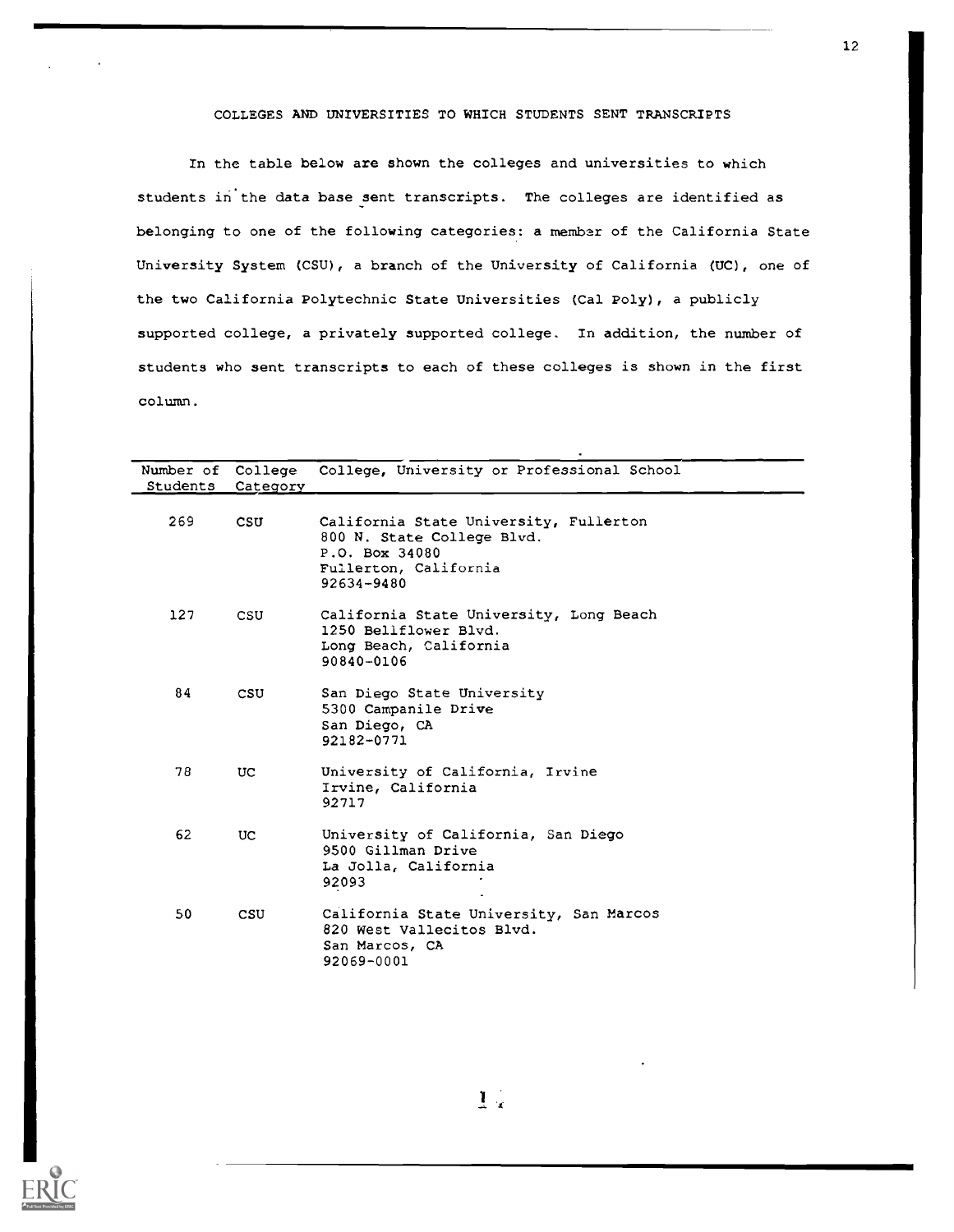| 50 | UC.     | University of California, Santa Barbara<br>1210 Cheadle Hall<br>Santa Barbara, California<br>93106                    |
|----|---------|-----------------------------------------------------------------------------------------------------------------------|
| 46 |         | Cal Poly California Polytechnic State University, Pomona<br>3801 West Temple Ave.<br>Pomona, California<br>91768-4003 |
| 45 | CSU.    | San Francisco State University<br>1600 Holloway Ave.<br>San Francisco, California<br>94132                            |
| 43 |         | Cal Poly California Polytechnic State University, San Luis<br>Obispo<br>San Luis Obispo, California<br>93407          |
| 34 | CSU.    | California State University, Chico<br>First and Normal Street<br>Chico, California<br>95929-0720                      |
| 31 | Private | University of Southern California<br>666 Childs Way<br>Los Angeles, California<br>90089-0911                          |
| 29 | UC      | University of California, Santa Cruz<br>Cook House<br>Santa Cruz, California<br>95064                                 |
| 28 | UC.     | University of California, Los Angeles<br>405 Hilgard Ave.<br>Los Angeles, California<br>90024-1435                    |
| 22 | csu     | San Jose State University<br>One Washington Square<br>San Jose, California<br>95192-0009                              |
| 21 | Public  | University of Arizona<br>Robert L. Nugent Building<br>Tucson, Arizona<br>85721                                        |
| 20 | CSU.    | Humboldt State University<br>Arcata, California<br>95521                                                              |

ERIC

13

 $\frac{1}{4}$ 

 $\mathbb{R}^2$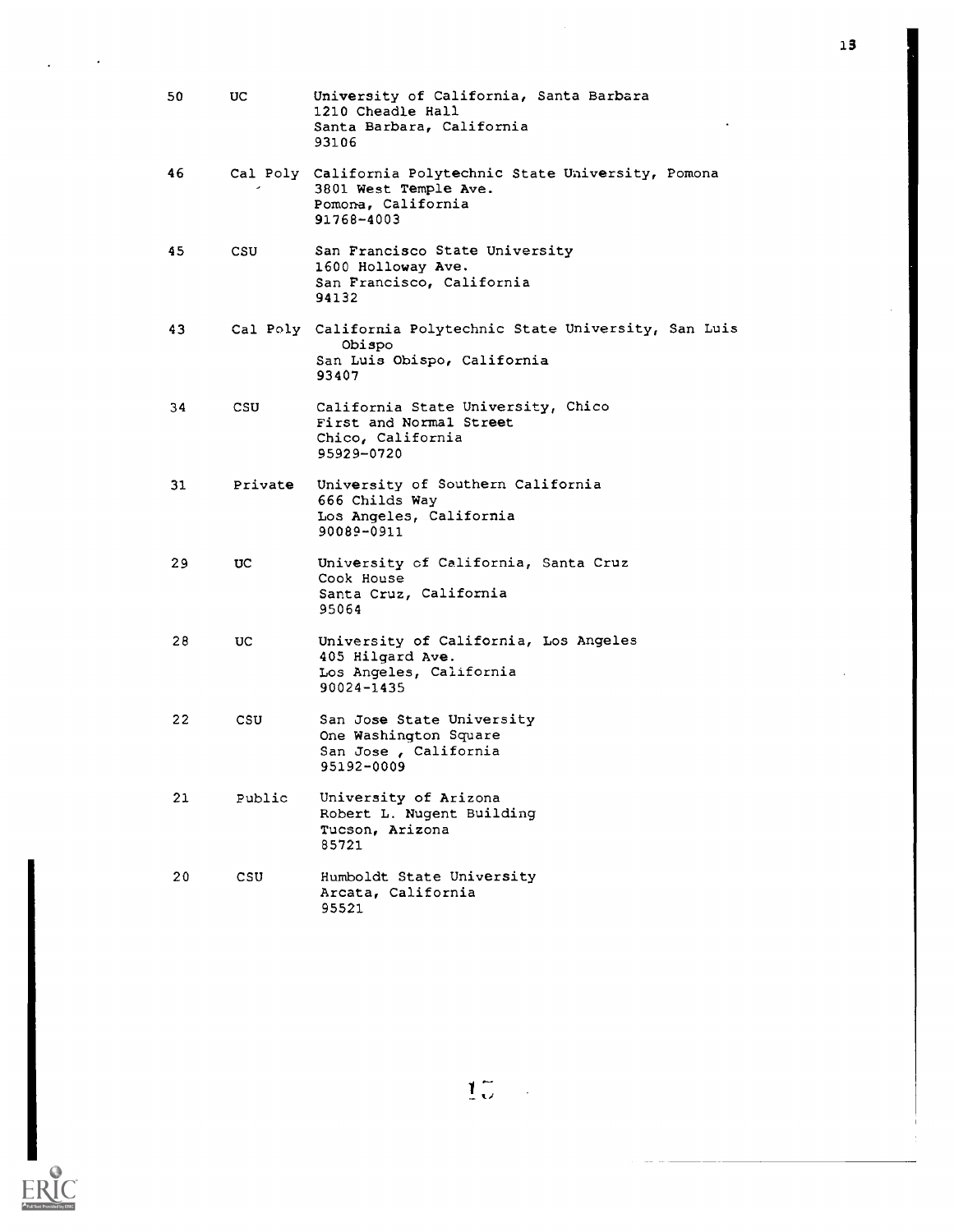| 18  | CSU                    | Sonoma State University<br>1801 E. Cotati Ave.<br>Rohnert Park, California<br>94928                                      |
|-----|------------------------|--------------------------------------------------------------------------------------------------------------------------|
| 17  | Public<br>$\mathbf{r}$ | Arizona State University<br>Tempe, Arizona<br>85287-0112                                                                 |
| 16  | Public                 | University of Colorado at Boulder<br>Regent Administrative Center 125<br>Campus Box 6<br>Boulder, Colorado<br>80309-0006 |
| 15. | Public                 | Northern Arizona University<br>P.O. Box 4084<br>Flagstaff, Arizona<br>86011-4084                                         |
| 15  | Public                 | University of Washington<br>1410 NE Campus Pkwy.<br>Seattle, Washington<br>98195                                         |
| 13  | CSU.                   | California State University, Northridge<br>18111 Nordoff St.<br>Northridge, California<br>91330                          |
| 13. | Private                | Chapman University<br>333 N. Glassell<br>Orange, California<br>92666                                                     |
| 12. | UC.                    | University of California, Berkeley<br>120 Sproul Hall<br>Berkeley, California<br>94720                                   |
| 11  | CSU                    | California State University, Fresno<br>5150 North Maple Avenue<br>Fresno, California<br>93740-0057                       |
| 11  | UC.                    | University of California, Riverside<br>1138 Hinderaker Hall<br>Riverside, California<br>92521                            |
| 11  | Public                 | University of Oregon<br>240 Oregon Hall<br>Eugene, Oregon<br>97403-9968                                                  |

ERIC

 $\bullet$ 

14

 $\hat{\boldsymbol{\beta}}$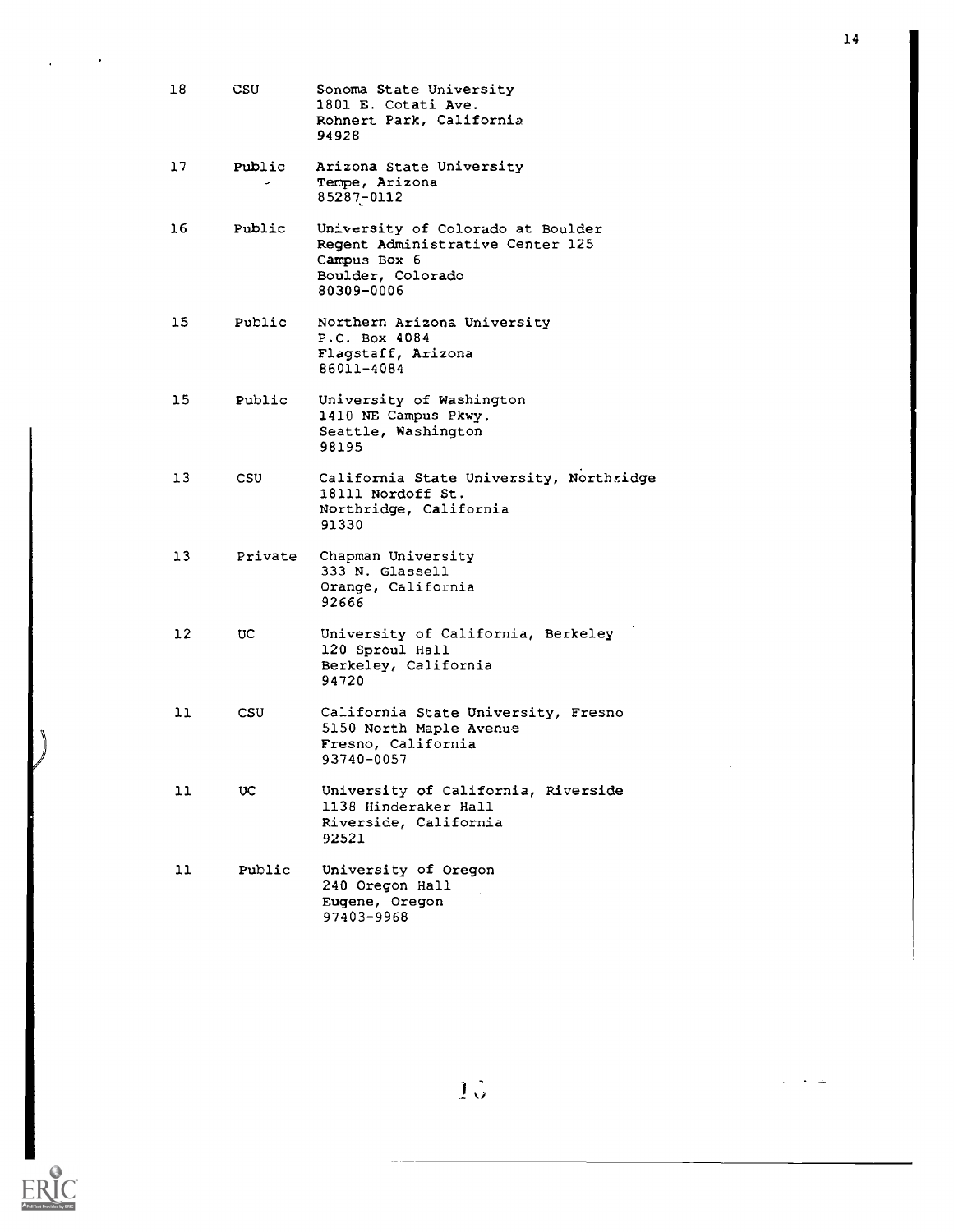| 11 | Private     | University of San Diego<br>5998 Alcala Park<br>San Diego, California<br>92110                                 |
|----|-------------|---------------------------------------------------------------------------------------------------------------|
| 10 | Public<br>٠ | Colorado State University<br>200 Administration Annex<br>Fort Collins, Colorado<br>80521-9984                 |
| 10 | UC.         | University of California, Davis<br>175 Mrak Hall<br>Davis, California<br>95616                                |
| 7. | Private     | Brigham Young University<br>Provo, Utah<br>84602                                                              |
| 7  | CSU.        | California State University, Dominguez Hills<br>1000 East Victoria Street<br>Carson, California<br>90749-9960 |
| 7  | CSU         | California State University, Los Angeles<br>5151 State University Drive<br>Los Angeles, California<br>90032   |
| 7  | CSU.        | California State University, Sacramento<br>6000 J Street<br>Sacramento, California<br>95819                   |
| 6  | Public      | University of Hawaii at Manoa<br>2530 Dole St. Room C-200<br>Honolulu, Hawaii<br>96822                        |
| 5  | CSU.        | California State University, Hayward<br>Hayward, California<br>94542-3035                                     |
| 5  | Private     | Loma Linda University<br>Loma Linda, California<br>92350                                                      |
| 5  | Public      | Montana State University<br>Room 120 Hamilton Hall<br>Bozeman, Montana<br>59717-0218                          |
| 5. | Private     | Point Loma Nazarene College<br>3900 Lomaland Drive<br>San Diego, California<br>92106-2899                     |

 $\hat{\mathbf{1}}^n$ 



 $\frac{1}{2}$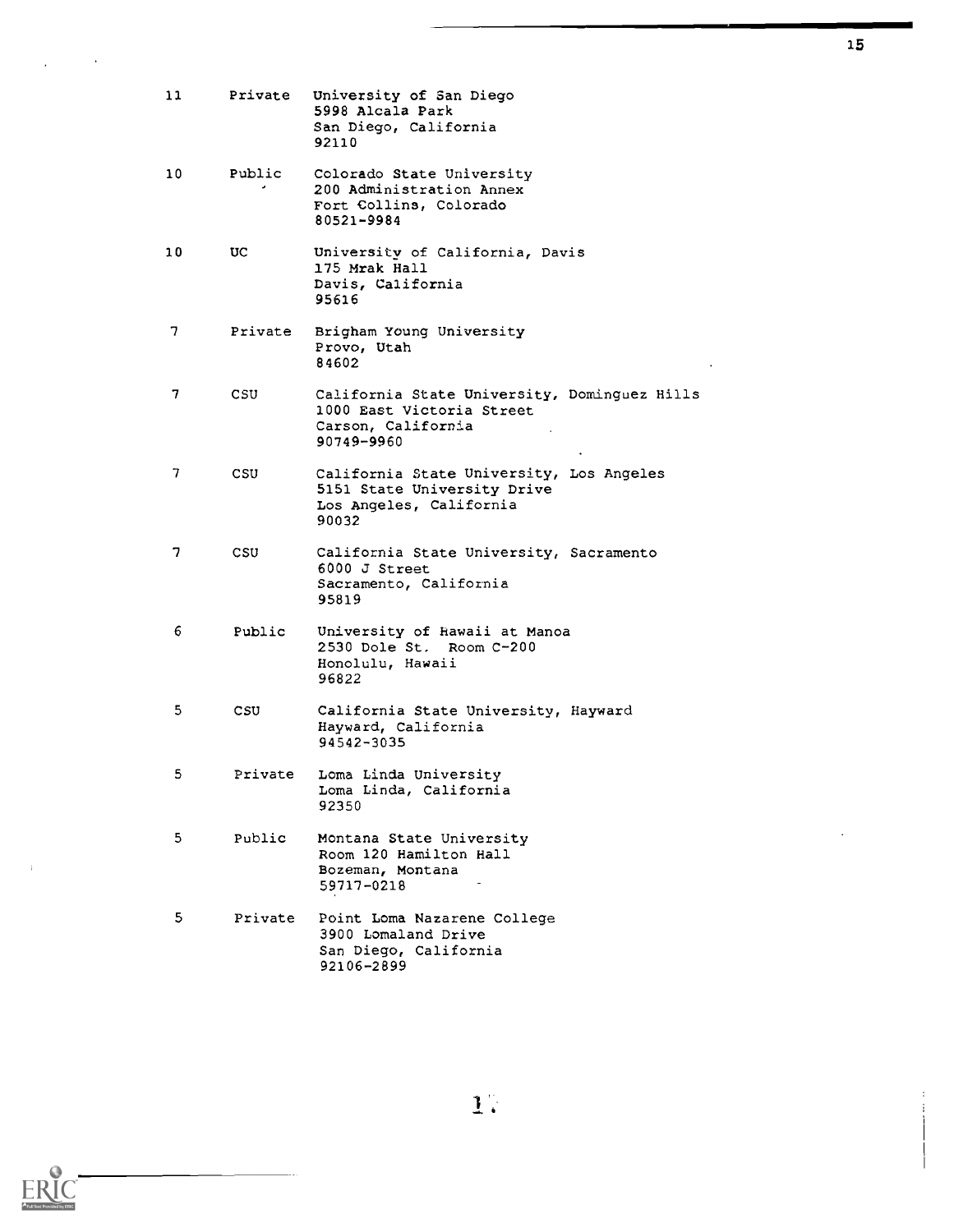| 5. | Public      | University of Nevada, Las Vegas<br>4505 S. Maryland Parkway<br>Las Vegas, Nevada<br>89154-1021                     |
|----|-------------|--------------------------------------------------------------------------------------------------------------------|
| 5  | Public<br>٠ | University of New Mexico<br>P.O. Box 4895<br>Albuquerque, New Mexico<br>87196-4895                                 |
| 5  | Private     | University of San Francisco<br>Ignation Heights<br>2130 Fulton Street<br>San Francisco, California<br>94117-1080   |
| 4  | Private     | Art Institute of Southern California<br>2222 Laguna Canyon Road<br>Laguna Beach, California<br>92651               |
| 4. | Private     | Biola University<br>13800 Biola Ave<br>La Mirada, California<br>90639-0001                                         |
| 4  | CSU.        | California State University, San Bernardino<br>5500 University Parkway<br>San Bernardino, California<br>92407-2397 |
| 4  | Private     | Mount St. Mary's College<br>1200 Chalon Road<br>Los Angeles, California<br>90049                                   |
| 4  | Public      | Pennsylvania State University<br>201 Shields Building<br>Box 3000<br>University Park, Pennsylvania<br>16802-1294   |
| 4  | Private     | Pepperdine University<br>24255 Pacific Coast Hwy.<br>Malibu, California<br>90263-4392                              |
| 4  | Private     | University of Redlands<br>P.O. Box 3080<br>Redlands, California<br>92373-0999                                      |
| 4  | Public      | University of Texas at Austin<br>Austin, Texas<br>78712-1159                                                       |



 $\ddot{\phantom{a}}$ 

lb

10

Ξ. a la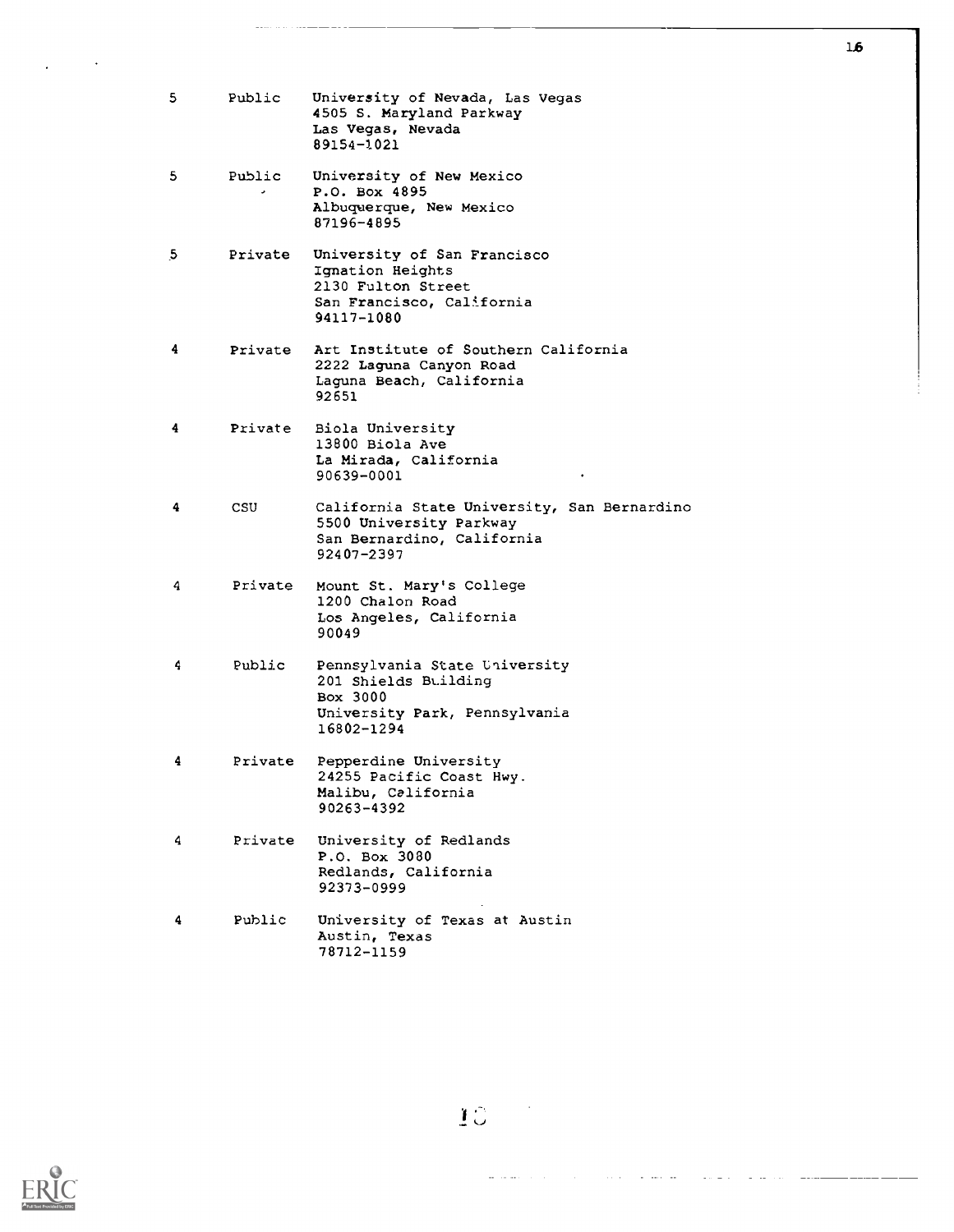- 4 Public University of Utah 250 Student Services Eailding Salt Lake City, Utah 84112
- 4 Public Washington State University 342 French Admin. Building Pullman, Washington 99164-1728

3 Private Azusa Pacific University P.O. Box 7000 901 East Alosta Azusa, California 91702-7000

3 Public Indiana University 300 North Jordan Ave. Bloomington, Indiana 47405-7700

3 Public New Mexico State University Box 30001 Dep':. 3A Las Cruces, New Mexico 88003-0001

- 3 Public Oregon State University Administrative Services B104 Corvallis, Oregon 97331-2106
- <sup>3</sup> Private Saint Louis University 221 N. Grand Blvd. St. Louis, Missouri 63103
- 3 Private Southern California College 55 Fair Drive Costa Mesa, California 92629-6597
- 3 Public University of Colorado at Colorado Springs 1920 Auin Bluffs Parkway P.O. Box 7150 Colorado Springs, Colorado 80933-7150
- <sup>3</sup> Public University of Michigan 1220 Student Activities Building Ann Arbor, Michigan 48109-1316
- <sup>3</sup> Private University of Phoenix, Orange County Campus 10540 Talbert Ave. Fountain Valley, California 92708

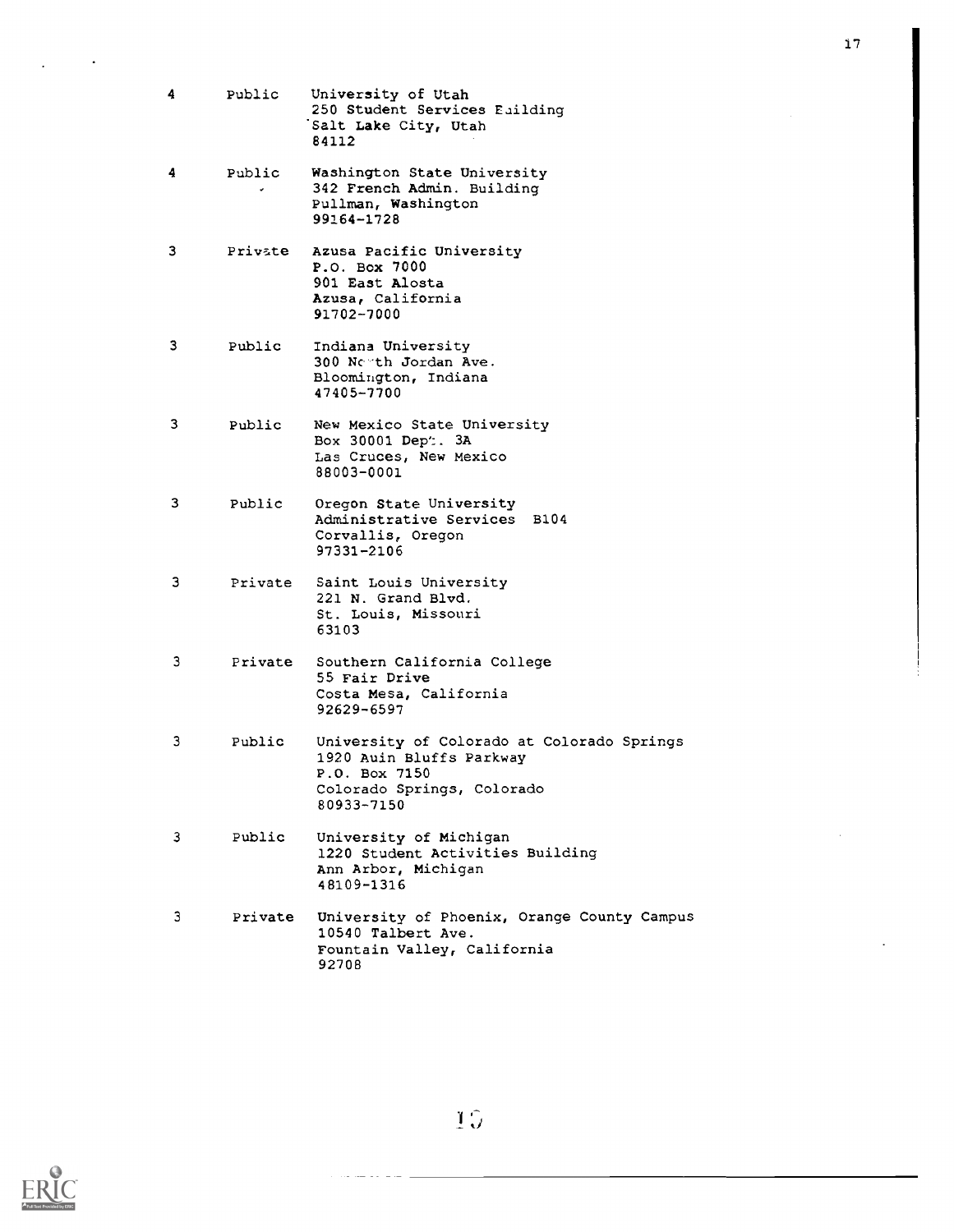| З.           | Private | Western State University College of Law<br>16485 Laguna Canyon Road<br>Irvine, California<br>92718       |
|--------------|---------|----------------------------------------------------------------------------------------------------------|
| 2            | Public  | Adams State College<br>Alamosa, Colorado<br>81102                                                        |
| 2            | Private | Art Center College of Design<br>1700 Lida Street<br>Pasadena, California<br>91103                        |
| 2            | Private | Brooks Institute of Photography<br>801 Alston Road<br>Santa Barbara, California<br>93108                 |
| 2            | Private | Carnegie Mellon University<br>5000 Forbes Ave<br>Pittsburgh, Pennsylvania<br>15213-3890                  |
| 2            | Public  | Eastern Washington University.<br>117 Showalter Hall<br>Cheney, Washington<br>99004-2496                 |
| $\mathbf{2}$ | Private | Georgetown University<br>37th & "O" Street, N.W.<br>Washington, D.C.<br>20057                            |
| 2            | Public  | Iowa State University<br>Alumni Hall<br>Ames, Iowa<br>50011-2010                                         |
| 2            | Private | Kansas City Art Institute<br>4415 Warwick Blvd.<br>Kansas City, Missouri<br>64111-1874                   |
| 2            | Private | Loyola Marymount University<br>Loyola Blvd. at West 80th Street<br>Los Angeles, California<br>90045-2699 |
| 2            | Private | Mount St. Mary's College, Hope Center<br>10 Chester Place<br>Los Angeles, California<br>90007            |

 $ERIC$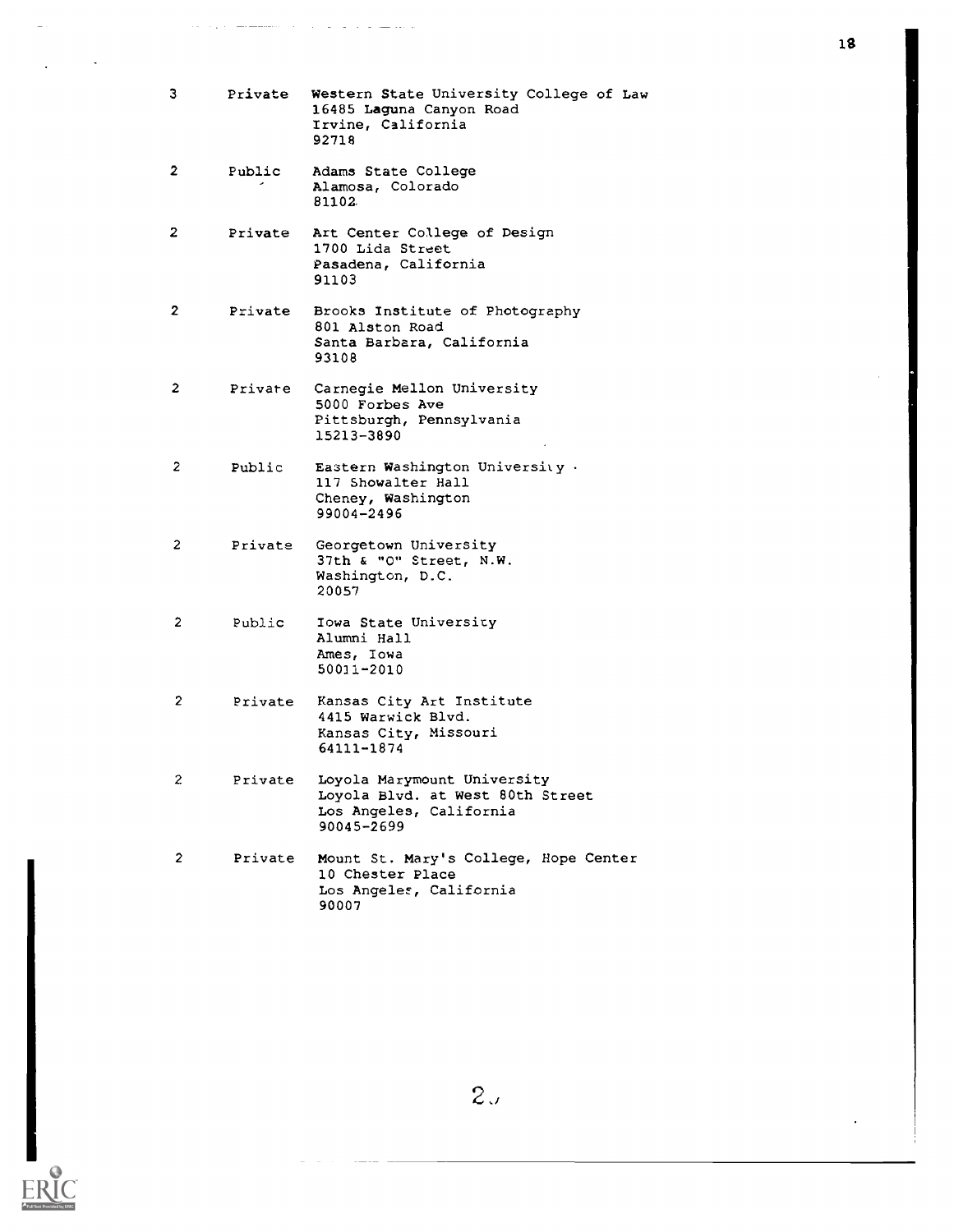| 2  | Public  | Murray State University<br>Sparks Hall<br>1 Murray St.<br>Murray, Kentucky<br>42071-3308    |
|----|---------|---------------------------------------------------------------------------------------------|
| 2  | Private | New York University<br>22 Washington Square North<br>New York, New York<br>10011            |
| 2  | Private | Rhode Island School of Design<br>2 College Street<br>Providence, Rhode Island<br>02903-2791 |
| 2  | Private | Saint Mary's College of California<br>P.O. Box 4800<br>Moraga, California<br>94575          |
| 2  | Private | Seattle University<br>Broadway and Madison<br>Seattle, Washington<br>98122-4460             |
| 2. | Private | Stanford University<br>Old Union<br>Stanford, California<br>94305-3005                      |
| 2  | Public  | Texas A&M University<br>College Station, Texas<br>77843-0100                                |
| 2  | Private | Texas Christian University<br>2800 South University Drive<br>Fort Worth, Texas<br>76129     |
| 2  | Public  | University of Alabama at Birmingham<br>UAB Station<br>Birmingham, Alabama<br>35294-1150     |
| 2  | Public  | University of Kansas<br>126 Strong Hall<br>Lawrence, Kansas<br>66045-1910                   |
| 2  | Private | University of La Verne<br>1950 3rd. Street<br>La Verne, California<br>91750                 |

19



 $\frac{1}{\sqrt{2}}$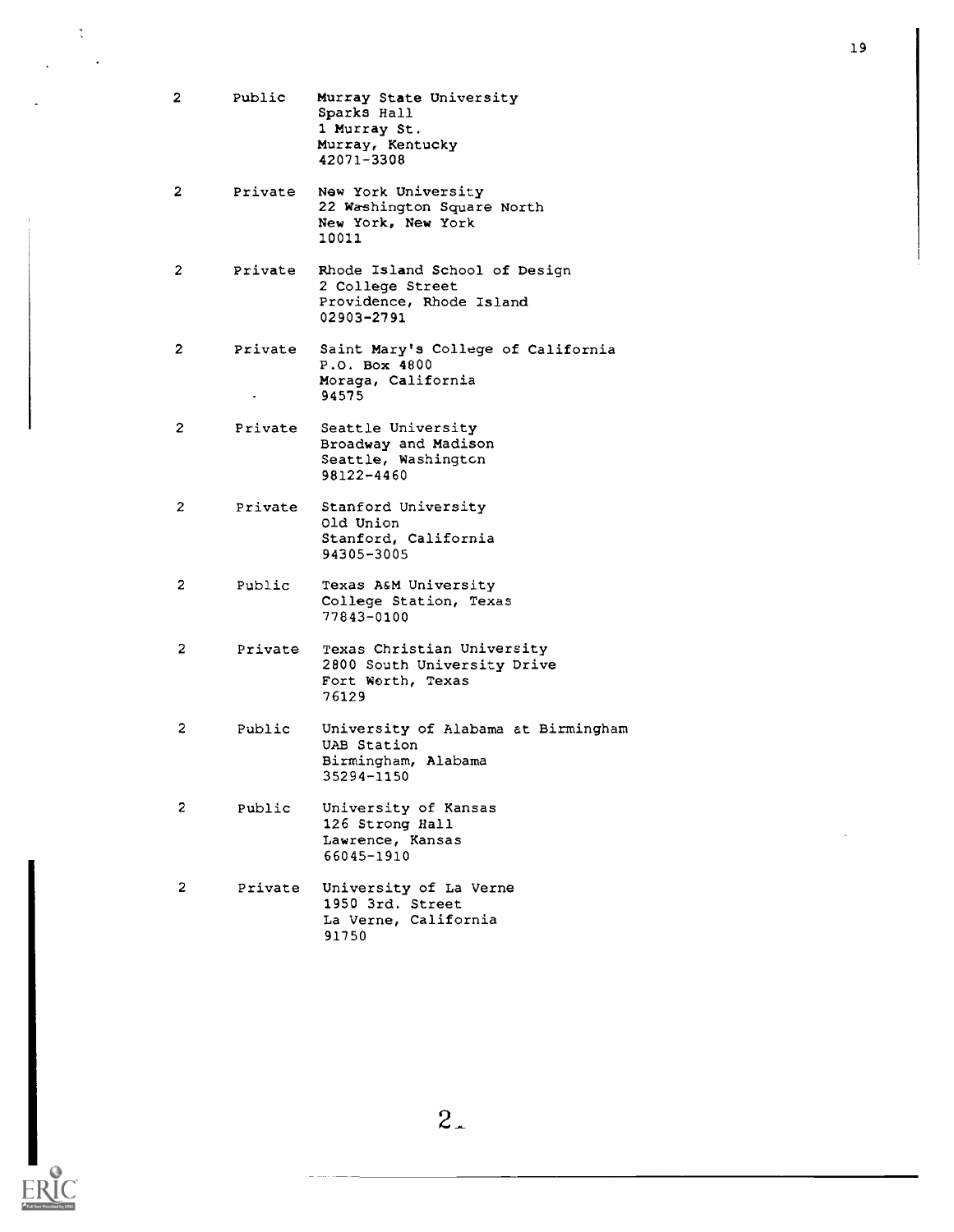| 2              | Public  | University of Montana<br>Missoula, Montana<br>59812-1265                                                              |
|----------------|---------|-----------------------------------------------------------------------------------------------------------------------|
| 2              | Public  | University of Nebraska at Lincoln<br>12 Administration Building<br>P.O. Box 880915<br>Lincoln, Nebraska<br>68588-0415 |
| 2              | Public  | University of Nevada, Reno<br>Cashell Field House<br>Reno, Nevada<br>89557-0041                                       |
| 2              | Public  | University of North Carolina, Chapel Hill<br>CB 2200 Jackson Hall<br>Chapel Hill, North Carolina<br>27599             |
| 2              | Private | University of Puget Sound<br>1500 North Warner<br>Tacoma, Washington<br>98416-0003                                    |
| 2              | Private | University of the Pacific<br>3601 Pacific Ave<br>Stockton, California<br>95211                                        |
| $\overline{2}$ | Public  | University of Wisconsin at Madison<br>750 University Ave.<br>Madison, Wisconsin<br>53706-1490                         |
| 2              | Public  | University of Wisconsin at Oshkosh<br>800 Algoma Boulevard<br>Oshkosh, Wisconsin<br>54901-8602                        |
| 2              | Public  | University of Wyoming<br>Box 3435 University Station<br>Laramie, Wyoming<br>82071                                     |
| 2              | Public  | West Chester University<br>Emil H. Messikomer Hall<br>University Ave.<br>West Chester, Pennsylvania<br>19383          |
| $\mathbf{2}$   | Public  | Western State College of Colorado<br>Gunnison, Colorado<br>81231                                                      |

 $2\mathbb{Z}$ 

 $ERIC$ 

20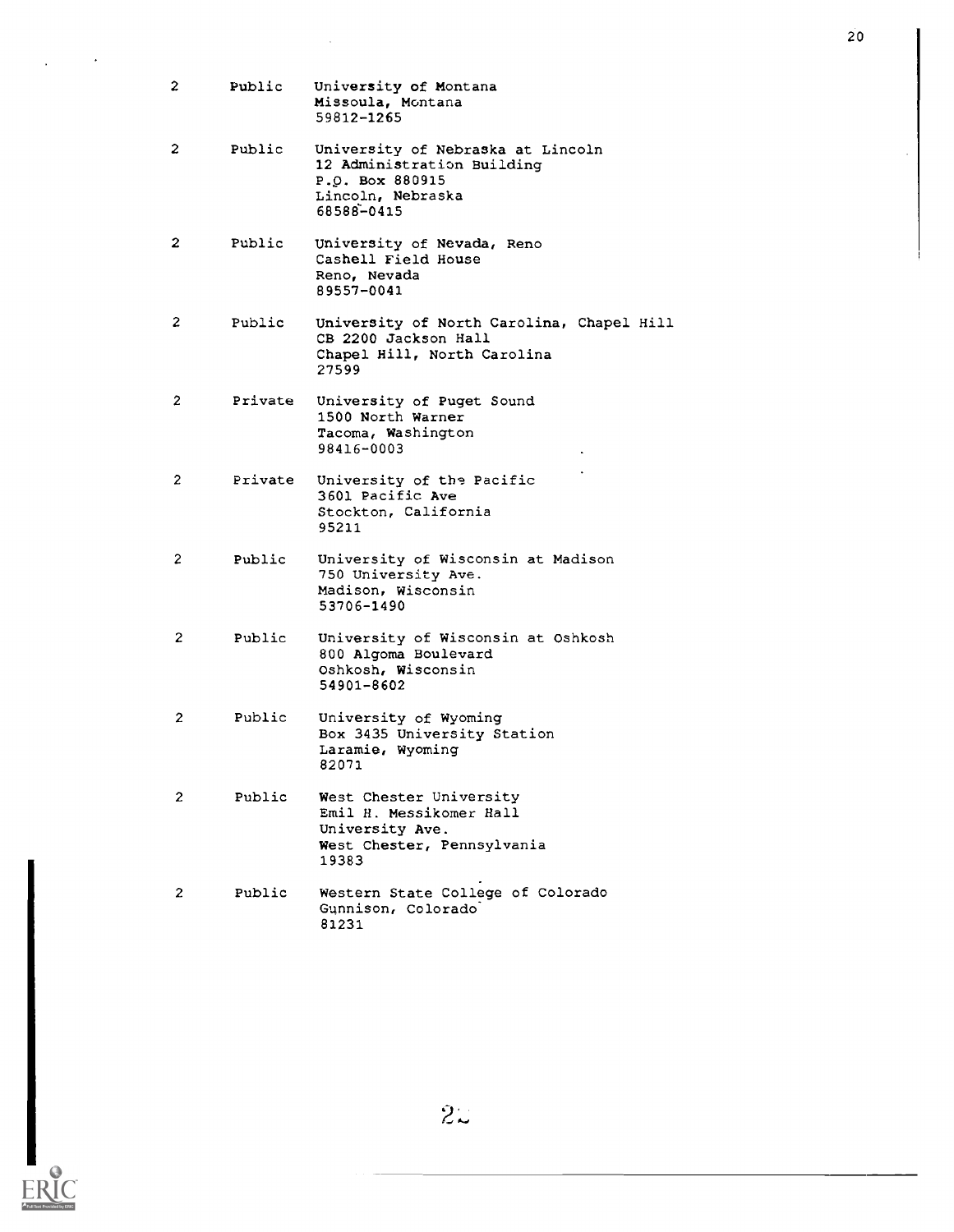| $\mathbf{2}^{\prime}$ |         | Private Westmont College<br>955 La Paz Road<br>Santa Barbara, California<br>93108-1099                   |
|-----------------------|---------|----------------------------------------------------------------------------------------------------------|
| ı                     | Private | American Film Institute<br>2021 N. Western Ave.<br>Los Angeles, California<br>92027                      |
| ı                     | Public  | Auburn University<br>202 Martin Hall<br>Auburn University, Alabama<br>36849-5145                         |
| ı                     | Public  | Auburn University at Montgomery<br>7300 University Dr.<br>Montgomery, Alabama<br>36117-3596              |
| 1                     | Private | Baylor College of Dentistry<br>3302 Gaston<br>Dallas, Texas<br>75246                                     |
| ı                     | Private | Baylor University<br>P.O. Box 97056<br>Waco, Texas<br>76706-9989                                         |
| ı                     | Private | Boston College<br>Lyons Hall 120<br>140 Commonwealth Ave.<br>Chestnut Hill, Massachusetts<br>02167-3804  |
| ı                     | Private | Boston University<br>635 Commonwealth Ave.<br>Boston, Massachusetts<br>02215                             |
| ı                     | Private | California Institute of the Arts<br>24700 McBean Parkway<br>Valencia, California<br>91355                |
| 1                     | Private | California Lutheran University<br>60 West Olsen Road<br>Thousand Oaks, California<br>91360-2787          |
| ı                     | csu     | California State University, Bakersfield<br>9001 Stockdale Hwy.<br>Bakersfield, California<br>93311-1099 |

 $2\overset{\circ}{\omega}$ 

RIC EI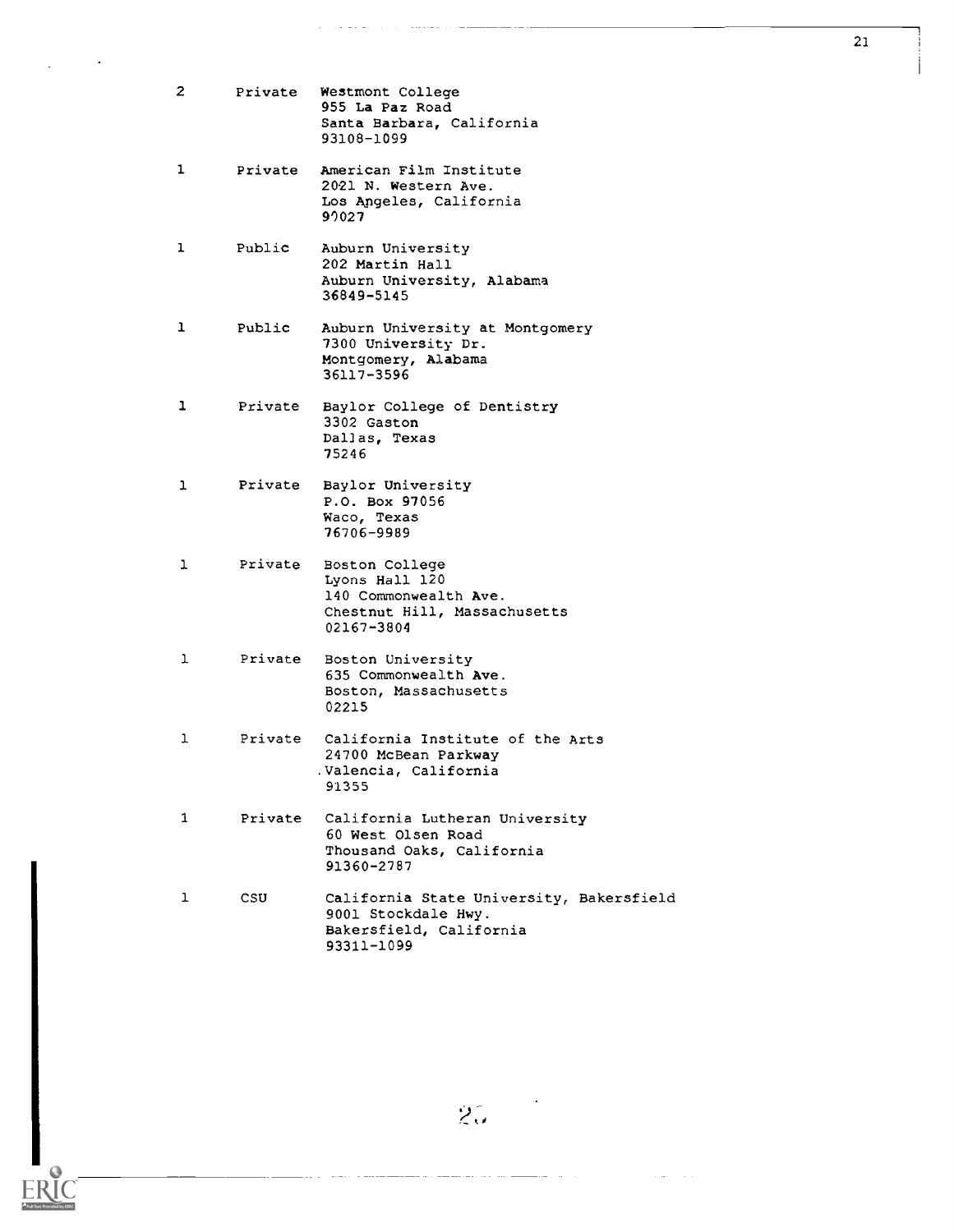| ı | Private | Calvary Chapel Bible College<br>P.O. Box AR<br>Twin Peaks, California<br>92391                                                                     |
|---|---------|----------------------------------------------------------------------------------------------------------------------------------------------------|
| 1 | Private | Campbell University<br>P.O. Box 546<br>Buies Creek, North Carolina<br>27506                                                                        |
| 1 | Public  | Central Washington University<br>Ellensburg, Washington<br>98926                                                                                   |
| 1 | Private | Charles R. Drew University of Medicine<br>Physician Assistant Program, Mailpoint #42<br>1621 East 120th Street<br>Los Angeles, California<br>90059 |
| 1 | Private | Christ College Irvine<br>1530 Concordia<br>Irvine, California<br>92715                                                                             |
| 1 | Private | Claremont McKenna College<br>890 Columbia Avenue<br>Claremont, California<br>91711-6420                                                            |
| 1 | Private | Cleveland Chiropractic College<br>590 N. Vermont Avenue<br>Los Angeles, California<br>90004                                                        |
| ı | Private | College of Osteopathic Medicine of the Pacific<br>College Plaza<br>Pomona, California<br>91766-1889                                                |
| 1 | Public  | College of William and Mary<br>Williamsburg, Virginia<br>23185                                                                                     |
| ı | Private | Colorado Christian University<br>180 South Garrison<br>Lakewood, Colorado<br>80226                                                                 |
| 1 | Private | Colorado College<br>14 East Cache La Poudre<br>Colorado Springs, Colorado<br>80903                                                                 |



22

 $\widetilde{S}^{\pm}_{\alpha}$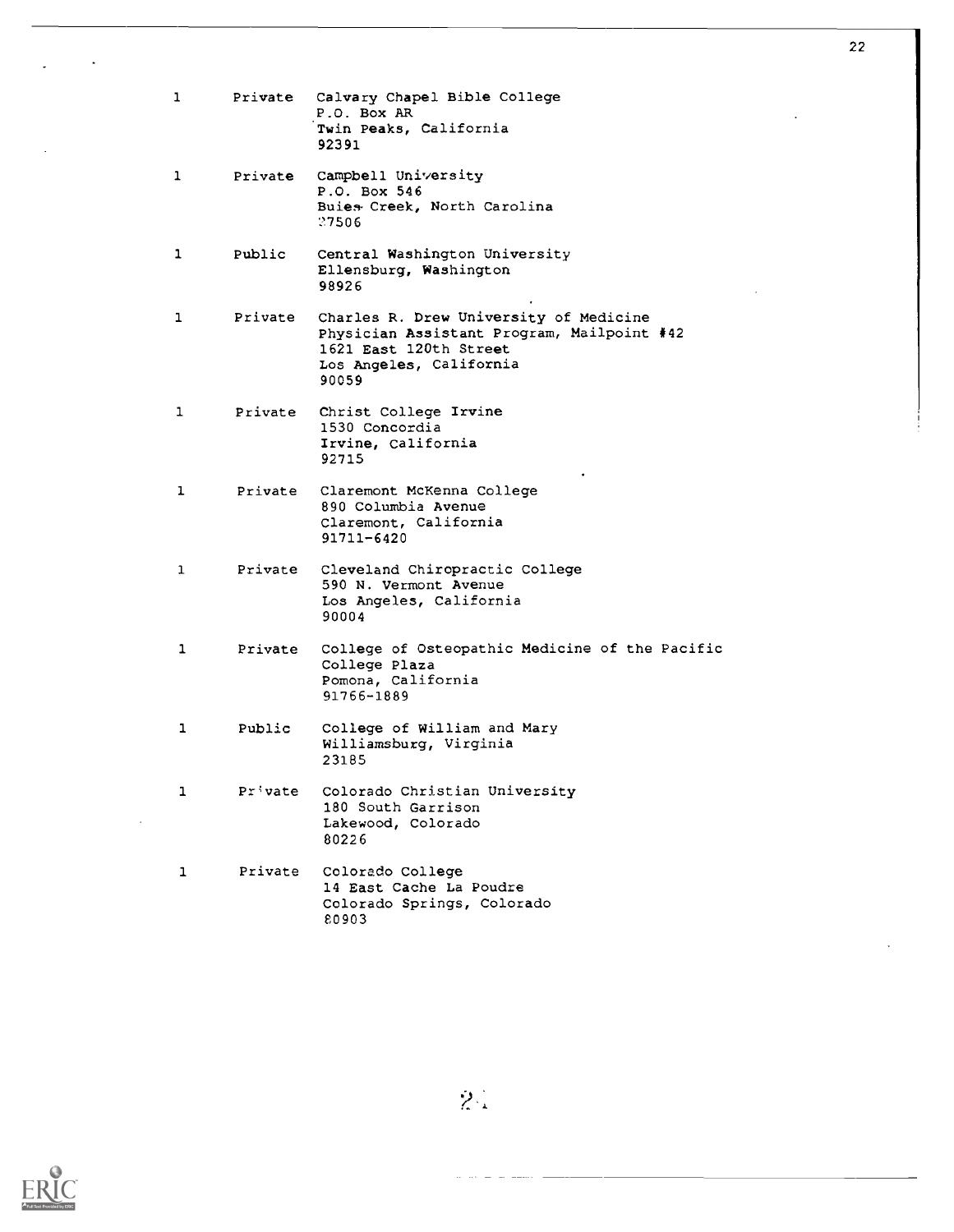| 1            | Private | Columbia University<br>212 Hamilton Hall<br>116th and Broadway<br>New York, New York<br>10027                |
|--------------|---------|--------------------------------------------------------------------------------------------------------------|
| 1            | Private | Concordia College, Saint Paul<br>275 N. Syndicate St.<br>St. Paul, Minnesota<br>55104-5494                   |
| ı            | Private | Cooper Union for the Advancement of Arts and Science<br>41 Cooper Square<br>New York, New York<br>10003-7183 |
| 1            |         | Private Cornell University<br>410 Thurston Ave.<br>Ithaca, New York<br>14850-2488                            |
| $\mathbf{1}$ | Private | Cornish College of the Arts<br>710 East Roy St.<br>Seattle, Washington<br>98102                              |
| ı            | Private | Duke University<br>P.O. Box 3006<br>Durham, North Carolina<br>27702-3006                                     |
| ı            | Private | Emory University<br>Atlanta, Georgia<br>30322                                                                |
| ı            | Private | Fashion Institute of Design and Merchandising<br>3420 Bristol Street<br>Costa Mesa, California<br>92626      |
| 1            | Public  | Florida International University<br>University Park<br>Miami, Florida<br>33199                               |
| 1            | Public  | Florida State University<br>216 B WJB<br>Tallahassee, Florida<br>32306-1009                                  |
| 1            | Public  | George Mason University<br>4400 University Drive<br>Fairfax, Virginia<br>22030-4444                          |

 $\bar{\mathcal{A}}$ 

23



 $2\%$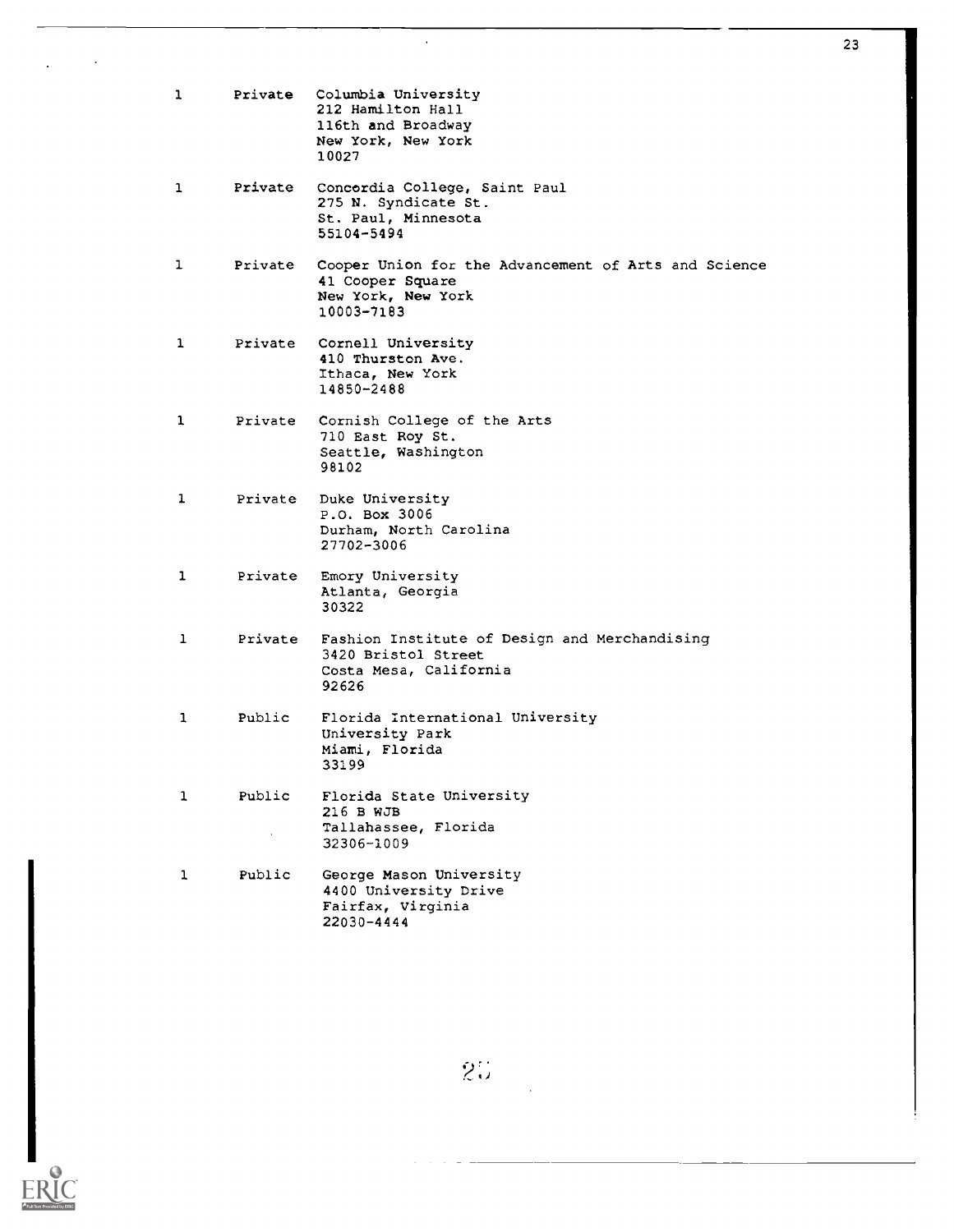| 1            | Private | George Washington University<br>Washington, D.C.<br>20052                                                                               |
|--------------|---------|-----------------------------------------------------------------------------------------------------------------------------------------|
| ı            | Public  | Glenville State College<br>Glenville, West Virginia<br>26351-1292                                                                       |
| ı            | Private | Gonzaga University<br>East 502 Boone Avenue<br>Spokane, Washington<br>99258-0001                                                        |
| 1            | Private | Harvard-Radcliffe Colleges<br>Byerly Hall<br>8 Garden Street<br>Cambridge, Massachusetts<br>02138                                       |
| ı            | Private | Hawaii Pacific University<br>1164 Bishop Street, Suite 200<br>Honolulu, Hawaii<br>96813                                                 |
| ı            | Private | Hofstra University<br>Hampstead, New York<br>11550                                                                                      |
| ı            | Public  | Idaho State University<br>Campus Box 8270<br>Pocatello, Idaho<br>83209                                                                  |
| 1            | Private | Illinois College<br>1101 West College Avenue<br>Jacksonville, Illinois<br>62650-9990                                                    |
| 1            | Public  | Indiana University-Purdue University at Indianapolis<br>(IUPUI)<br>425 University Blvd. Room 129<br>Indianapolis, Indiana<br>46202-5143 |
| ı            | Public  | James Madison University<br>Harrisonburg, Virginia<br>22807                                                                             |
| $\mathbf{1}$ | Private | Johnson and Wales University<br>8 Abbott Park Place<br>Providence, Rhode Island<br>02903                                                |
| ı            | Public  | Kansas State University<br>119 Anderson Hall<br>Manhattan, Kansas<br>66506-0102                                                         |

24

 $ERIC$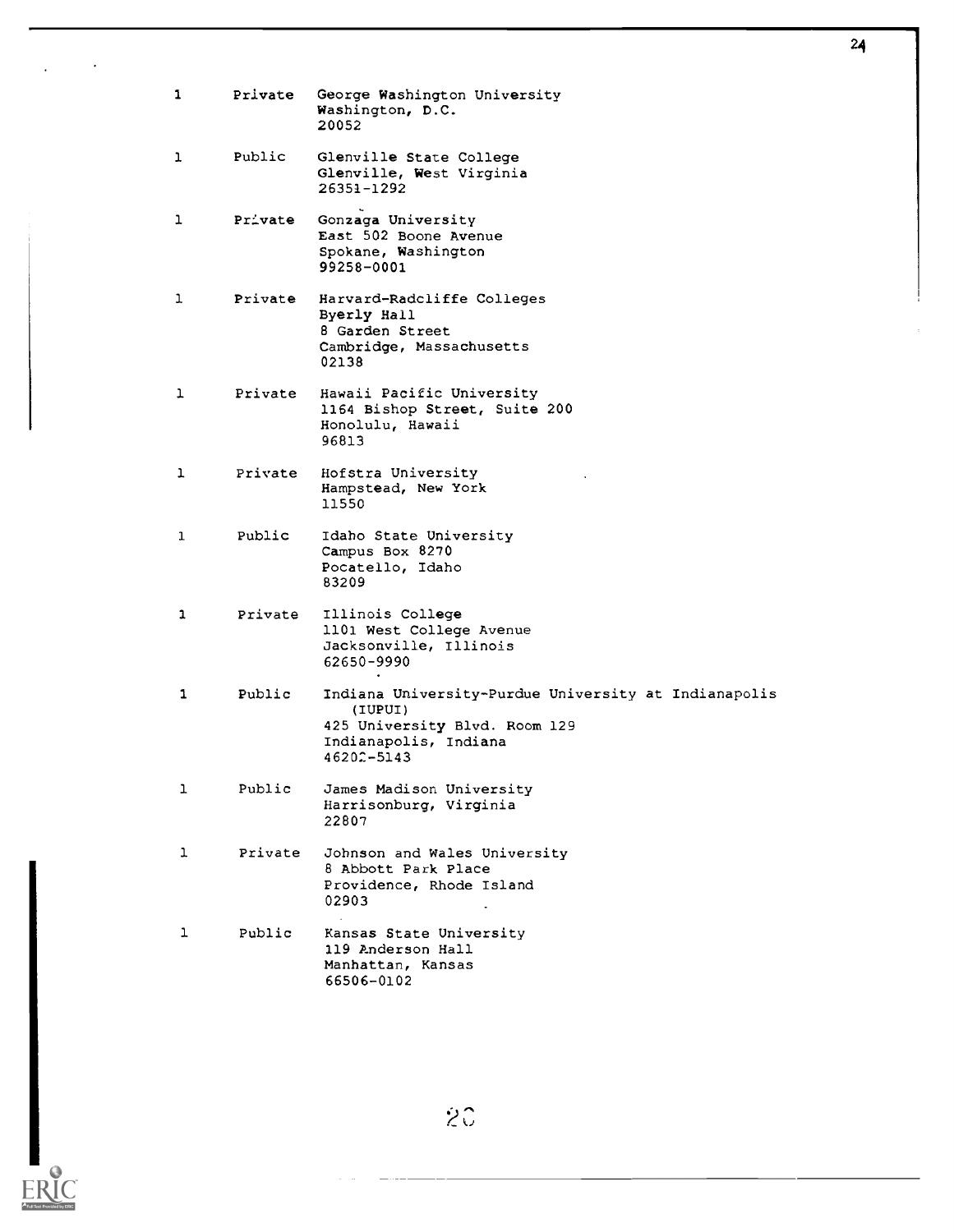<sup>1</sup> Public Kutztown University College Hill Kutztown, Pennsylvania 19530 <sup>1</sup> Private Liberty University 3765-Chandler's Mt. Road Lynchberg, Virginia 24506 <sup>1</sup> Private Loma Linda University, La Sierra Campus 4700 Pierce Street Riverside, California 92515-8247 <sup>1</sup> Private Loras College 1450 Alta Vista St. P.O. Box 178 Dubuque, Iowa 52004-0178 1 Private Loyola College 4501 N. Charles Street Baltimore, Maryland 21210-2699 <sup>1</sup> Private Loyola University 6363 St. Charles Ave. New Orleans, Louisiana 70118 <sup>1</sup> Private Marymount College 100 Marymount Ave. Tarrytown, New York 10591-9990 <sup>1</sup> Private Master's College 217263 Placerita Canyon Rd. P.O. 875 Santa Clarita, California 91322 <sup>1</sup> Public McGill University 845 Sherbrooke Street West Montreal, Quebec Canada PQ H3A 2T5 <sup>1</sup> Private Mercer University at Macon 1400 Coleman Ave. Macon, Georgia 31207 <sup>1</sup> Public Mesa State College P.O. Box 2647 Grand Junction, Colorado 81502

27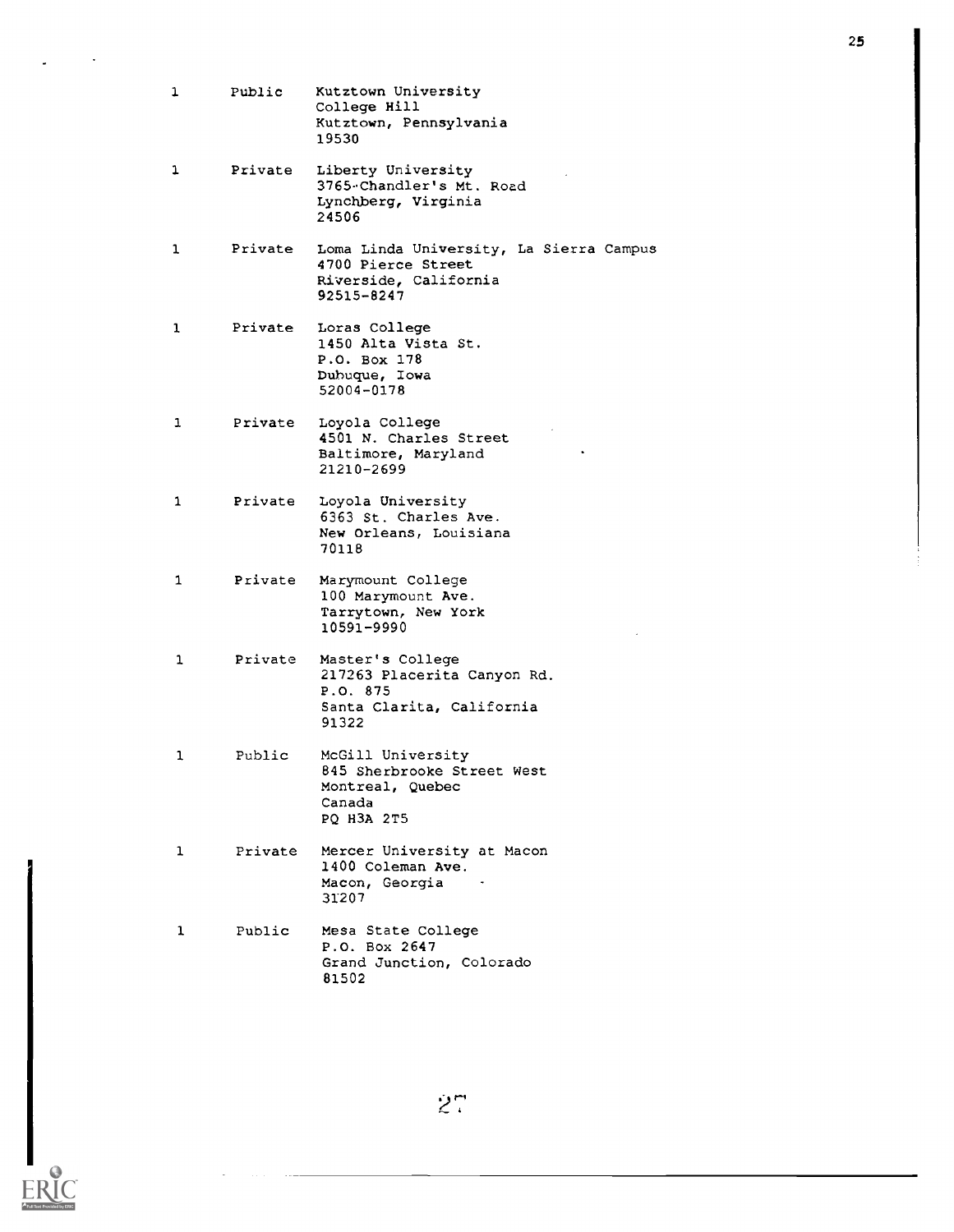| ı | Public  | Morehead State University<br>301 Howell-McDowell Ad. Bldg.<br>University Blvd.<br>Morehead, Kentucky<br>40351-1689 |
|---|---------|--------------------------------------------------------------------------------------------------------------------|
| 1 | Private | Mount Saint Mary College<br>300 Powell Avenue<br>Newburgh, New York<br>12550                                       |
| 1 | Private | National University<br>4025 Camino Del Rio South<br>San Diego, California<br>92108-4194                            |
| ı | Public  | Northern Kentucky University<br>Highland Heights, Kentucky<br>41099-7010                                           |
| ı | Private | Northwestern University, Chicago Campus<br>345 East Superior Jt. Room 1723<br>Chicago, Illinois<br>60611           |
| ı | Public  | Ohio State University<br>Third Floor Lincoln Tower<br>1800 Cannon Drive<br>Columbus, Ohio<br>43210-1200            |
| 1 | Private | Olivet College<br>Main Street<br>Olivet, Michigan<br>49076                                                         |
| ı | Private | racific Christian College<br>2500 E. Nutwood<br>Fullerton, California<br>92631                                     |
| ı | Public  | Plymouth State College<br>Plymouth, New Hampshire<br>03264                                                         |
| ı | Private | Pomona College<br>333 North College Way<br>Claremont, California<br>91711-6312                                     |
| ı | Private | Rice University<br>P.O. Box 1892<br>Houston, Texas<br>77251                                                        |



 $\ddot{\phantom{0}}$ 

 $2^\circ$ 

26

 $\bar{\mathcal{A}}$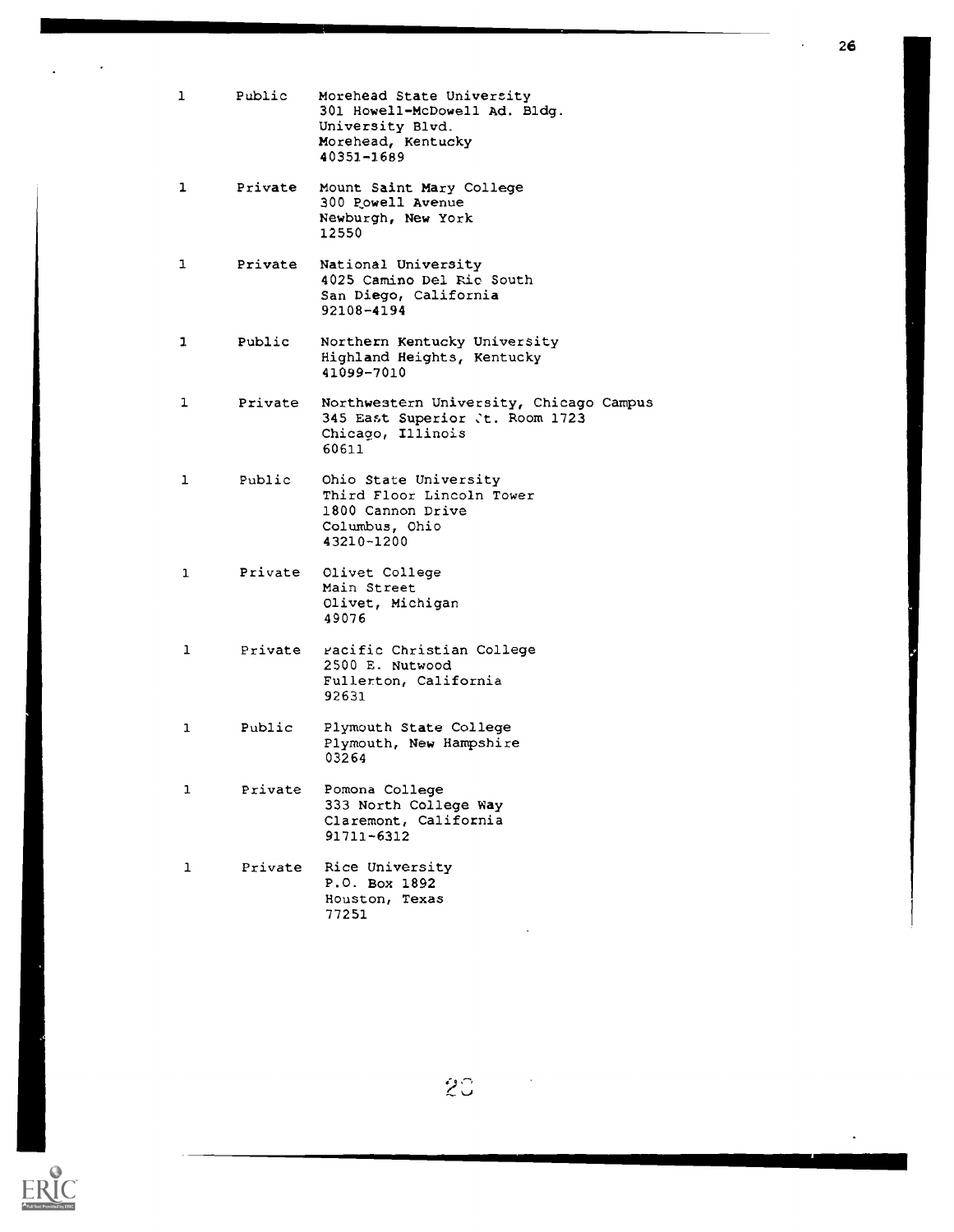| 1            | Public  | Rutgers, State University of New Jersey<br>Camden College of Arts and Sciences<br>P.O. Box 93740<br>Camden, New Jersey<br>08101-3740 |
|--------------|---------|--------------------------------------------------------------------------------------------------------------------------------------|
| 1            | Private | School of the Institute of Art at Chicago<br>37 South Wabash Ave.<br>Chicago, Illinois<br>60603                                      |
| 1            | Public  | South Dakota State University<br>Box 505<br>Brookings, South Dakota<br>57007                                                         |
| $\mathbf{1}$ | Public  | Southwest Texas State University<br>San Marcos, Texas<br>78666-5709                                                                  |
| $\mathbf{1}$ | Private | St. Francis Medial Center, Collige of Nursing<br>211 Greenleaf Street<br>Peoria, Illinois<br>61603                                   |
| ı            | Public  | State University of New York, College at Buffalo<br>3435 Main Street<br>Buffalo, New York<br>14214                                   |
| ı            | Public  | State University of New York, College at Porsdam<br>Pierreport .ve.<br>Pot dam, New York<br>13676-7901                               |
| 1            | Public  | State University of Ne 'York, Fashion Institute of<br>Technulogy<br>Seventh Avenue ac 27th Screet<br>New York, New Yor:<br>10001     |
| 1            | Public  | Stephan F. Austin State University<br>P.O. Box 13051<br>SFA Station<br>Nacogdoches, Texas<br>75962-3051                              |
| ı            | Public  | Templa University<br>Philadelphia, Fennsylvania<br>19122                                                                             |
| ı            | Public  | University of Wisconsin at Stevens Point<br>2100 Main Street<br>Stevens Point. Wisconsin<br>54481-3697                               |

 $\ddot{\phantom{a}}$ 

 $\hat{\mathcal{E}}_0$ 

27

 $\sim 10$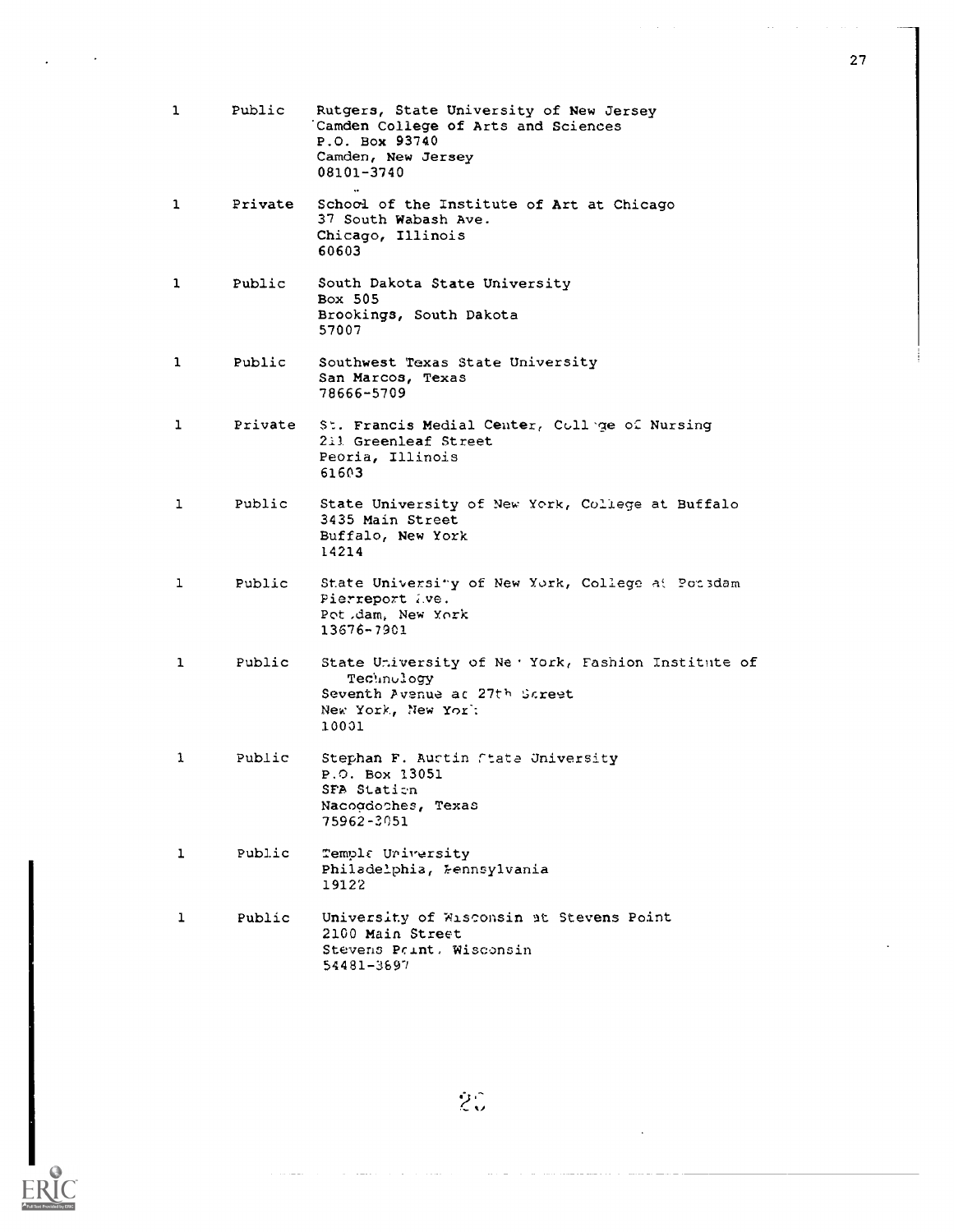| 1            | Public  | University of Alabama<br>Box 870182<br>Tuscaloosa, Alabama<br>35487-0182                                                               |
|--------------|---------|----------------------------------------------------------------------------------------------------------------------------------------|
| $\mathbf{1}$ | Public  | University of Central Arkansas<br>201 Donaghey Ave<br>Conway, Arkansas<br>72035-0001                                                   |
| 1            | Public  | University of Central Florida<br>P.O. Box 25000<br>Orlando, Florida<br>32816                                                           |
| 1            | Public  | University of Cincinnati<br>Clifton Avenue<br>Cincinnati, Ohio<br>45221-0091                                                           |
| 1            | Public  | University of Colorado at Denver<br>Campus Box 167<br>P.O. Box 173364<br>Denver, Colorado<br>80217-3364                                |
| $\mathbf{1}$ | Private | University of Denver<br>2199 S. University Blvd.<br>Denver, Colorado<br>80208                                                          |
| $\mathbf{1}$ | Public  | University of Georgia<br>114 Academic Bldg.<br>Athens, Georgia<br>30602                                                                |
| 1            | Public  | University of Houston<br>Houston, Texas<br>77204-2161                                                                                  |
| 1            | Public  | University of Idaho<br>Admissions Office<br>Moscow, Idaho<br>83843                                                                     |
| ı            | Public  | University of Illinois at Chicago<br>801 S. Morgan<br>Box 5220<br>Chicago, Illinois<br>60680                                           |
| ı            | Public  | University of Illinois at Urbana-Champaign<br>10 Henry Administration Building<br>506 South Wright Street<br>Urbana, Illinois<br>61801 |

 $3\overset{\circ}{\mathcal{A}}$ 



28

 $\ddot{\phantom{a}}$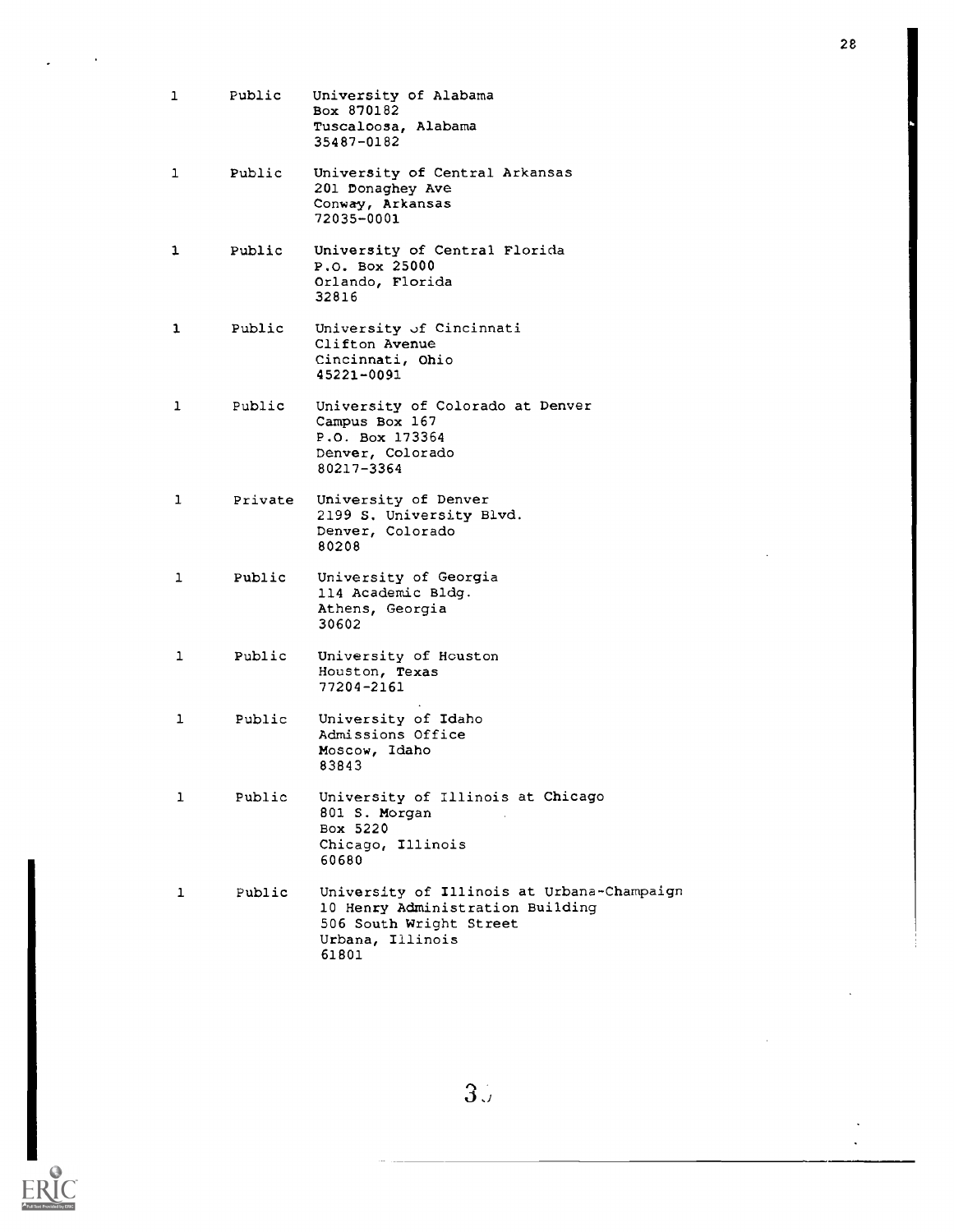| $\mathbf{1}$ | Public         | University of Iowa at Iowa City<br>107 Calvin Hall<br>Iowa City, Iowa<br>52242-1396                                           |
|--------------|----------------|-------------------------------------------------------------------------------------------------------------------------------|
| 1            | Private        | University of La Verne, Orange County Center<br>17400 Brookhurst 3rd Floor<br>Fountain Valley, California                     |
| 1            | Public         | University of Louisville<br>2211 South Brook<br>Louisville, Kentucky<br>40292                                                 |
| 1            | Public         | University of Minnesota, Twin Cities<br>240 Williamson Hall<br>231 Pillsbury Dr. S.E.<br>Minneapolis, Minnesota<br>55455-0213 |
| $\mathbf{1}$ | Public         | University of Missouri at Columbia<br>123 Jesse Hall<br>Columbia, Missouri<br>65211                                           |
| $\mathbf{1}$ | Public         | University of Nebraska at Kearney<br>Kearney, Nebraska<br>68849                                                               |
| 1            | Public         | University of North Carolina, Willmington<br>601 South College Road<br>Wilmington, North Carolina<br>28403-3297               |
| 1            | Public         | University of North Texas<br>P.O. Box 13797<br>Denton, Texas<br>76203-3797                                                    |
| 1            | Public         | University of Northern Colorado<br>Greeley, Colorado<br>80639                                                                 |
| ι            | Private        | University of Notre Dame<br>113 Main Building<br>Notre Dame, Indiana<br>46556-5602                                            |
| 1            | <b>Trivate</b> | University of Fittsburgh, Pittsburgh Campus<br>811 William Pitt Union<br>Pittsburgh, Peansylvania<br>15260                    |
| $\mathbf{1}$ | Private        | University of San Francisco, Orange County Campus<br>480 South Batavia<br>Orange, California<br>92668                         |



 $\overline{\phantom{a}}$ 



 $\ddot{\phantom{a}}$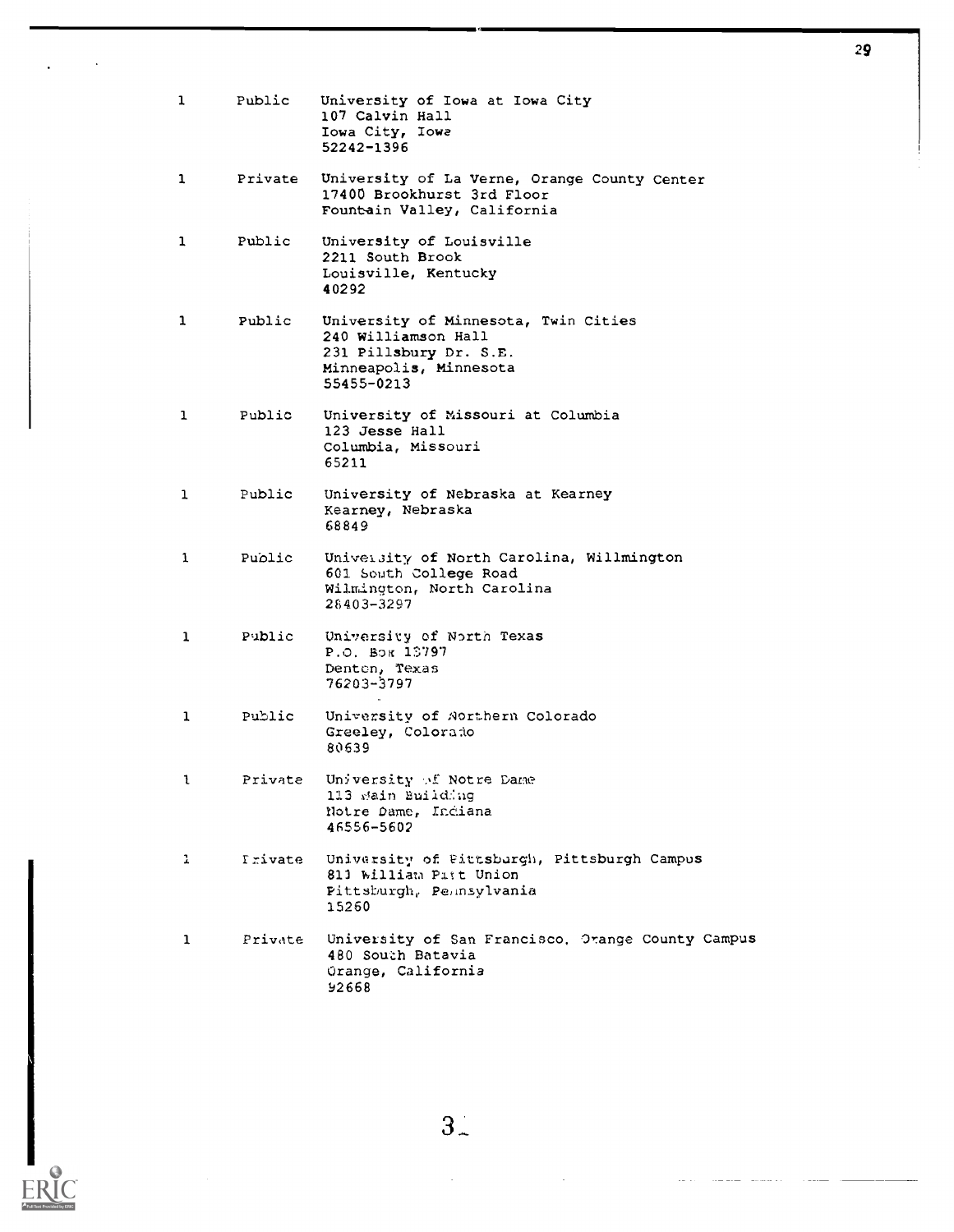| ı  | Public | University of South Carolina<br>Columbia, South Carolina<br>29208                                             |
|----|--------|---------------------------------------------------------------------------------------------------------------|
| 1  | Public | University of South Dakota<br>414 East Clark Street<br>Vermillion, South Dakota<br>57069-2390                 |
| 1  | Public | University of Southern Colorado<br>2206 Bonforte Blvd.<br>Pueblo, Colorado<br>81001-4901                      |
| 1  | Public | University of Southern Indiana<br>8600 University Blvd.<br>Evansville, Indiana<br>47712                       |
| 1  | Public | University of the State of New York, Regents College<br>1450 Western Avenue<br>Albany, New York<br>12203-3524 |
| 1  | Public | University of Toledo<br>2081 W. Bancroft<br>Toledo, Ohio<br>43606-3398                                        |
| 1. | Public | University of Wisconsin at Green Bay<br>2420 Nicolet Drive<br>Green Bay, Wisconsin<br>54311-7001              |
| ı  | Public | University of Wisconsin at Milwaukee<br>P.O. Box 749<br>Milwaukee, Wisconsin<br>53201                         |
| 1  | Public | University of Wisconsin at Superior<br>Old Main Room 136<br>1800 Grand Avenue<br>Superior, Wisconsin<br>54880 |
| 1  | Public | Utah State University<br>University Hall<br>Logan, Utah<br>84322-1600                                         |
| ı  | Public | Virginia Polytechnic Institute and State University<br>104 Burrus Hall<br>Blacksburg, Virginia<br>24061-0202  |



 $3\ddot{\zeta}$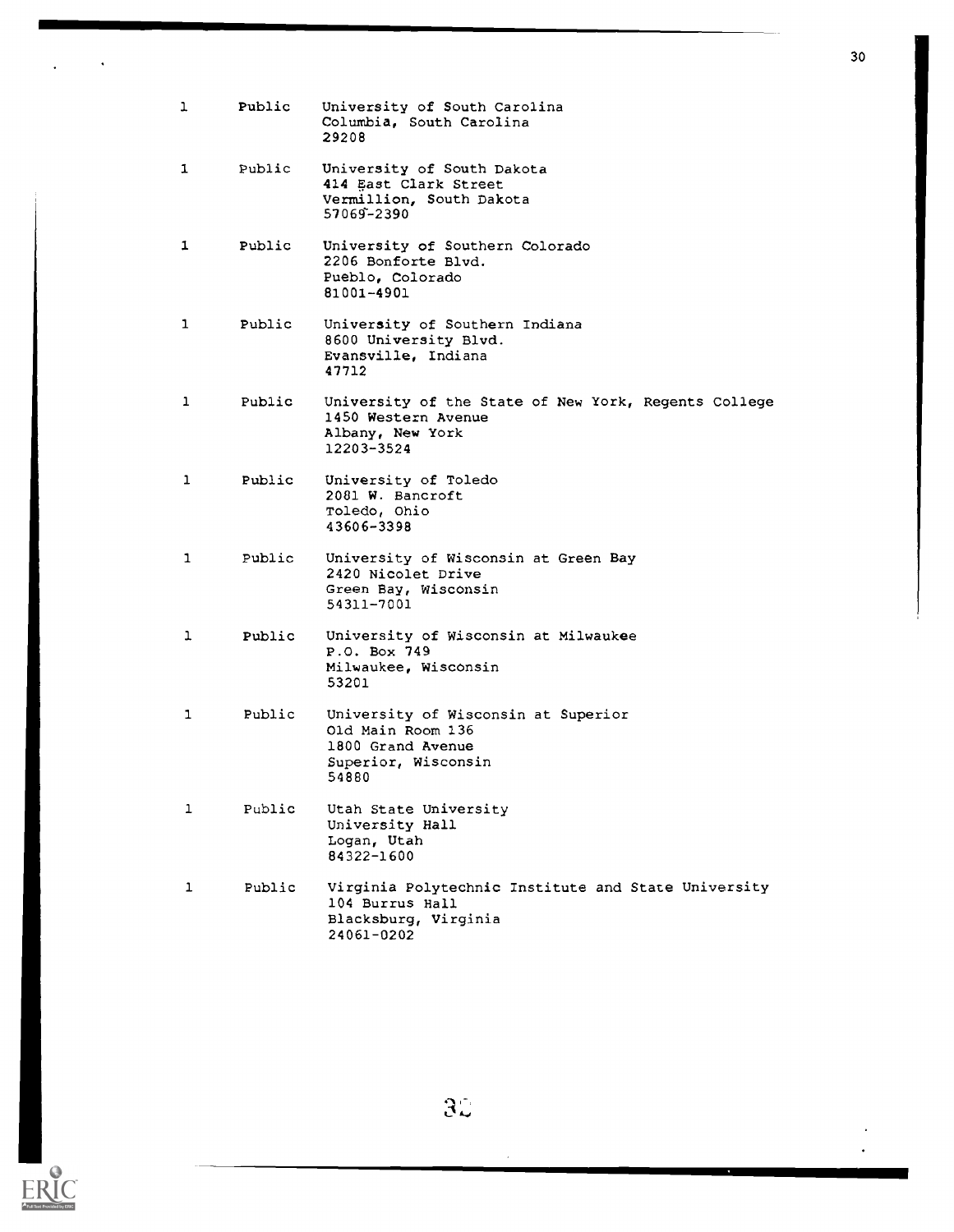| 1            | Public  | Wayne State College<br>200 East 10th Street<br>Wayne, Nebraska<br>68787                      |
|--------------|---------|----------------------------------------------------------------------------------------------|
| 1            | Public  | Weber State University<br>3750_Harrison Blvd.<br>Ogden, Utah<br>84403                        |
| 1            | Private | West Coast University<br>440 Shatto Place<br>Los Angeles, California<br>90020-1765           |
| 1            | Public  | Western Oregon State College<br>Monmouth, Oregon<br>97361                                    |
| 1            | Public  | Western Washington University<br>513 High Street<br>Bellingham, Washington<br>98225          |
| 1            | Private | Whittier College<br>13406 E. Philadelphia<br>Whittier, California<br>90608                   |
| ı            | Private | Whitworth College<br>Hawthorne Street<br>Spokane, Washington<br>99251                        |
| $\mathbf{1}$ | Private | Willamette University<br>900 State Street<br>Salem, Oregon<br>97301                          |
| 1            | Private | William Howard Taft University<br>10061 Talbert Ave.<br>Fountain Valley, California<br>92708 |



 $\ddot{\phantom{0}}$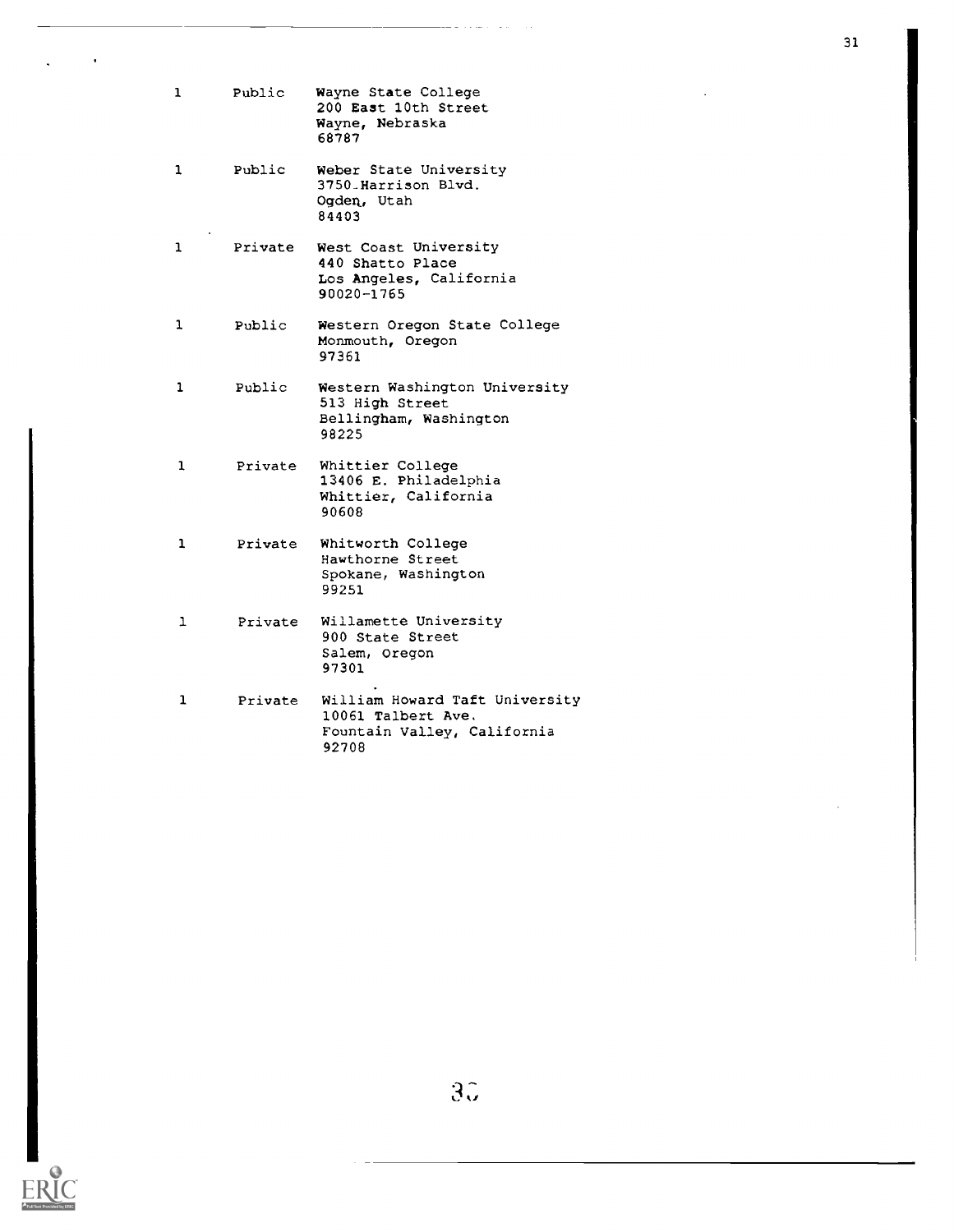| are tree. Each additional copy is \$3.00, payable in advance to SADDI HBACK COLLECTE.<br>කි.<br>mester or term grades should not be submitted until one month prior to end of term.<br>ا جا<br>ج<br>j₽<br>WITH WORK IN PROGRESS (Complete additional form)<br>TELEPHONE<br>IMPORTANT! PLEASE PRINT AND PRESS HARD -- YOU ARE MAKING 3 COPIES<br>ह<br>द<br>Original Grade<br>Original Grade<br>NOW (Does not include current semester grades)<br>AFTER FINAL GRADES ARE POSTED FOR<br>EMERGENCY SERVICE (Additional charge)<br>AFTER COURSE REPETITION IS POSTED<br>AFTER G.E. / IGETC CERTIFICATION<br>AFTER GRADE CHANGE IS POSTED<br>STUDENT S NAME<br>9. CURRENT TELEPHONE/ADDRESS:<br>STREET<br>AFTER DEGREE IS CONFERRED<br><b>STATE</b><br>7 WILN TO SEND TRANSCRIPT<br>all financial obligations are paid, including fines or fees<br>DATE:<br>Exploration of the contract of the contract of the contract of the contract of the contract of the contract of<br>TRANSCRIPT POLICIES<br><b>AREA</b><br>Caurse<br>Caurse<br>NUMBER<br><b>CITY</b><br>ŝ<br>이<br>지<br>IN SEPARATE ENVELOPES<br>or each addressee.<br>PT COPIES REQUESTED:<br>SOCIAL SECURITY NO.<br>OTHER NAMES USED<br>COLLEGE OR ORGANIZATION<br>FIRST NAME<br>OFFICE OR PERSON<br><b>ADDRESS</b><br>STATE<br>₩<br>ທ່<br>ణ<br><b>YEAR</b> | Transcripts from high schools or other colleges cannot be duplicated. The student must apply directly to each school<br>Transcripts are not released without the student's signature. Requests by persons other than the student will not be<br>Requests submitted will usually be mailed or be available for pick-up within five working days from the time of<br>confirmation will be mailed to you when your transcript request has been processed.<br>submission. However, during peak periods such as registration, there may be some delay<br>honored without the written authorization of the student.<br>attended for official copies of the student's records.<br>The first two copies ever issued<br>6. TOTAL NUMBER OF TRANSCRI<br>Requests that require current se<br>A separate request is required f<br>ALL IN SAME ENVELOPE<br>SIGNATU<br>No transcript will be sent until<br>IF MORE THAN ONE COPY<br>MAIL TRANSCRIPT<br>ળ<br><b>STUDENT ID NO</b><br><b>DAY</b><br>STUDENT<br><b>BIRTHDATE</b><br><b>LAST NAME</b><br><b>CITY</b><br><b>MONTH</b><br>$\leq$<br>ထံ<br>TRANSCRIPT REQUEST<br><b>SADDLEBACK COLLEGE</b> | FALL | SUMMER<br>SPIRING | <b>YLAR</b><br>پَ<br>+ | DO NOT | <b>TRANSCRIPT</b><br>SEND | CHECK BOX | ABOVE FOR<br><b>PICK-UP</b> |  |  |  |  |                     |
|-----------------------------------------------------------------------------------------------------------------------------------------------------------------------------------------------------------------------------------------------------------------------------------------------------------------------------------------------------------------------------------------------------------------------------------------------------------------------------------------------------------------------------------------------------------------------------------------------------------------------------------------------------------------------------------------------------------------------------------------------------------------------------------------------------------------------------------------------------------------------------------------------------------------------------------------------------------------------------------------------------------------------------------------------------------------------------------------------------------------------------------------------------------------------------------------------------------------------------------------------------------------------------------------------------------------|---------------------------------------------------------------------------------------------------------------------------------------------------------------------------------------------------------------------------------------------------------------------------------------------------------------------------------------------------------------------------------------------------------------------------------------------------------------------------------------------------------------------------------------------------------------------------------------------------------------------------------------------------------------------------------------------------------------------------------------------------------------------------------------------------------------------------------------------------------------------------------------------------------------------------------------------------------------------------------------------------------------------------------------------------------------------------------------------------------------------------------------|------|-------------------|------------------------|--------|---------------------------|-----------|-----------------------------|--|--|--|--|---------------------|
|                                                                                                                                                                                                                                                                                                                                                                                                                                                                                                                                                                                                                                                                                                                                                                                                                                                                                                                                                                                                                                                                                                                                                                                                                                                                                                                 |                                                                                                                                                                                                                                                                                                                                                                                                                                                                                                                                                                                                                                                                                                                                                                                                                                                                                                                                                                                                                                                                                                                                       |      |                   |                        |        |                           |           |                             |  |  |  |  | BEST COPY AVAILABLE |
|                                                                                                                                                                                                                                                                                                                                                                                                                                                                                                                                                                                                                                                                                                                                                                                                                                                                                                                                                                                                                                                                                                                                                                                                                                                                                                                 | 28000 Marguerite Parkway · Mission Viejo · CA 92692                                                                                                                                                                                                                                                                                                                                                                                                                                                                                                                                                                                                                                                                                                                                                                                                                                                                                                                                                                                                                                                                                   |      |                   |                        |        |                           |           |                             |  |  |  |  |                     |

 $\underset{\mathbf{A}_{\text{full}}}{\mathop{\text{ERC}}}$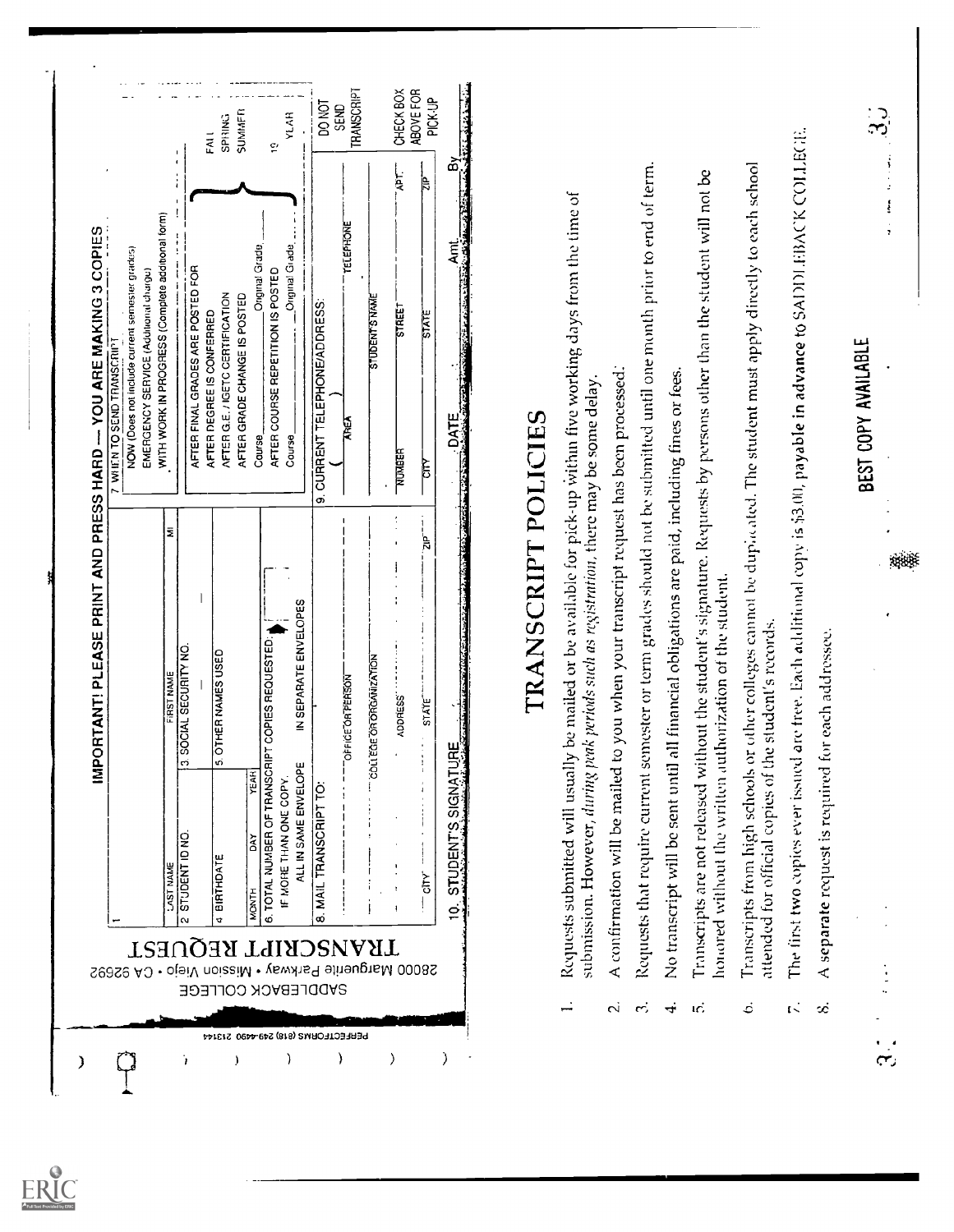|                                                                                                                                                                                                                      | pe or print clearly and complete all information on both sides.<br>SADDLEBACK COLLEGE                                                                              |                                                                                      |                                                       |
|----------------------------------------------------------------------------------------------------------------------------------------------------------------------------------------------------------------------|--------------------------------------------------------------------------------------------------------------------------------------------------------------------|--------------------------------------------------------------------------------------|-------------------------------------------------------|
| Social Security Number*                                                                                                                                                                                              | Please ty<br>2. Legal Name                                                                                                                                         | This application is for:<br>ក្ដី<br>က်                                               | Sex<br>$\vec{r}$<br>$\overline{2}$                    |
| $\overline{1}$<br>Τ.                                                                                                                                                                                                 | First<br>First<br><b>Last</b>                                                                                                                                      | Summer<br>Spring<br>Middle Name                                                      | $\Box$ Female<br>$\square$ Male<br>$\mathbf{e}$<br>စ္ |
| STUDENT I.D.<br><b>NUMBER</b>                                                                                                                                                                                        | 5. List other names you have used. If none, check box:                                                                                                             | 6. Birthdate                                                                         | 7. Age                                                |
|                                                                                                                                                                                                                      | First<br>Last                                                                                                                                                      | Οāγ<br>Month<br>Middle Name                                                          | ieak<br>X                                             |
| 8. Legal Address/Residence (Do not use P.O. Box or business address)                                                                                                                                                 |                                                                                                                                                                    | Area Code<br>Telephone HOME:<br>$\frac{1}{2}$                                        | Number                                                |
| Number                                                                                                                                                                                                               | Apt. No.<br>Street                                                                                                                                                 | Area Code<br>BUSINESS: (                                                             | Number                                                |
| -<br>  이                                                                                                                                                                                                             | ZIP Code<br>State                                                                                                                                                  | 14. Place of Birth                                                                   |                                                       |
| – I<br>Month<br>I<br>I have lived at this address since:                                                                                                                                                             | $\frac{1}{2}$<br>$\overline{Y}$ ear<br>ခြံ                                                                                                                         | ं<br>.ठ                                                                              | State or Foreign Country                              |
| တ                                                                                                                                                                                                                    | If you have lived at your present address fewer than two years, list previous address(es)                                                                          | 15. Full name of last High School you attended                                       |                                                       |
| Month<br>From:<br>Siate                                                                                                                                                                                              | Year<br>Month<br>.o1<br>Year                                                                                                                                       | Name of High School                                                                  |                                                       |
|                                                                                                                                                                                                                      |                                                                                                                                                                    | State/Foreign Country<br>$ \tilde{\vec{5}} $                                         | Date Last Attended                                    |
| Month<br>From <sup>-</sup><br>State                                                                                                                                                                                  | yoar<br>Month<br>ë<br>Yoar                                                                                                                                         | 16. Last College attended. If none, check box: [7]                                   |                                                       |
| 10. Mailing Address (if <i>different</i> from Legal Address given above)                                                                                                                                             |                                                                                                                                                                    | Name of College                                                                      | Dates Attended                                        |
| Number/Street/Apt No./P.O Box                                                                                                                                                                                        | zir Code<br>CityState                                                                                                                                              | Cily/State/Foreign Country                                                           | Degree Awarded                                        |
| 11. My present stay in California began                                                                                                                                                                              |                                                                                                                                                                    | 17. I am a citizen of                                                                |                                                       |
|                                                                                                                                                                                                                      | Year<br>ðã<br>Month                                                                                                                                                |                                                                                      |                                                       |
| $( )$ Yes<br>12 months?                                                                                                                                                                                              | 11A. Were you, your spouse, or your parent(s) on active military outly or discharged during the last<br>e<br>□                                                     | 18. If you are not a United States Citizen, please complete:<br>Country              |                                                       |
| $\frac{\dot{\alpha}}{2}$                                                                                                                                                                                             | If you are 19 years of age or over, answer the following questions about yourself.<br>If you are under 19 years of age, answer this question about your parent(s). | Permanent Resident<br>$\alpha$                                                       | Permanent Resident or Visa Number                     |
|                                                                                                                                                                                                                      | Have you (or if you are under 19, have either of your parents) ever                                                                                                | Temporary Resident (Amnesty)<br><b>Refugee, Asylee</b><br>$\ddot{\phantom{a}}$<br>S. |                                                       |
| registered to vote in a state OTHER THAN California?                                                                                                                                                                 | If yes, what year? 19<br>$\frac{2}{\Box}$<br>Dves<br>D<br>Dves<br>O                                                                                                | Student Visa (F1 or M1 Visa)<br>ശ                                                    | Issue/Adjustment Date                                 |
| attended a non-California college/university as a resident of that state? LI Yes<br>liled as a NON-RESICENT for California State Income Tax purposes? [Nes<br>filed a legal action in a state OTHER THAN California? | If yes, what year? 19<br>If yes what year? 19<br>If yes, what year? 19<br>$\frac{2}{\sqrt{2}}$<br>$\tilde{\tilde{\Gamma}}$<br>$\tilde{\tilde{\Pi}}$                | Other (Specify)<br>Tourist (B-1/B-2)<br>$\Box$<br>ہ ہ                                |                                                       |
| OFFICE<br><b>USE</b>                                                                                                                                                                                                 |                                                                                                                                                                    |                                                                                      |                                                       |
| Residence<br><b>ATNO</b>                                                                                                                                                                                             | County<br>District                                                                                                                                                 | <b>Miliary Exemption</b><br>Search                                                   | Special                                               |
| $\frac{c}{c}$                                                                                                                                                                                                        | PPLICATION FOR ADMISSION<br>⋖                                                                                                                                      | <b>BELY COPY ANGELES CELE</b>                                                        | $\frac{1}{3}$                                         |
|                                                                                                                                                                                                                      |                                                                                                                                                                    |                                                                                      |                                                       |
|                                                                                                                                                                                                                      |                                                                                                                                                                    |                                                                                      |                                                       |
|                                                                                                                                                                                                                      |                                                                                                                                                                    |                                                                                      |                                                       |
|                                                                                                                                                                                                                      |                                                                                                                                                                    |                                                                                      |                                                       |



 $\bar{1}$